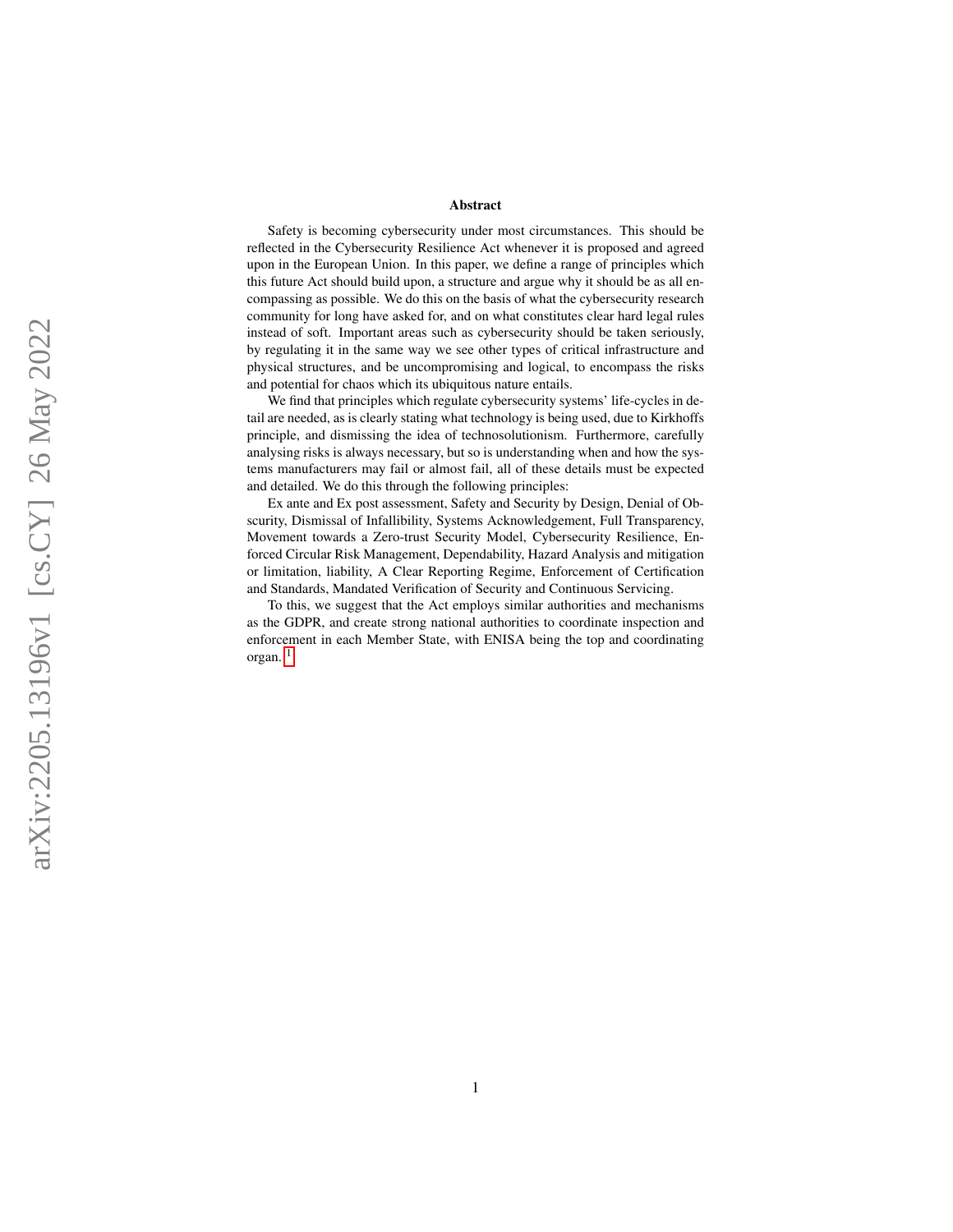# The Opportunity to Regulate Cybersecurity in the EU (and the World): Recommendations for the Cybersecurity Resilience Act

Kaspar Rosager Ludvigsen<sup>1</sup> and Shishir Nagaraja<sup>2</sup>

<sup>1</sup>Department of Computer and Information Sciences, University of Strathclyde, kaspar.rosager-ludvigsen@strath.ac.uk <sup>2</sup>Department of Computer and Information Sciences, University of Strathclyde, shishir.nagaraja@strath.ac.uk

May 2022

*EARLY DRAFT*

# 1 Introduction

Contrary to this, on 16 of March 2022, the European Commission launched a Call for Evidence for the a potential future 'Cyber Resilience Act'  $(CRA)$ .<sup>[1](#page-1-0)</sup> The specific call concerns itself with creating an Impact Assessment, which is standard procedure before having any (or no) legislative changes in the European Union, but the ideas pitched at this early stage by the Commission are very intriguing and clearly positive.<sup>[2](#page-1-1)</sup>

This paper sets out to answer how a possible act, which really will act more like general legislation regarding resilience in security should be designed and which principles it should employ. We do so on the basis of the knowledge which the economics of security as a field has generated since its inception [\[13,](#page-18-0) [30\]](#page-20-0), and based on how existing European legal frameworks have succeeded or failed to regulate new areas.

That being said, security is in no way a new field<sup>[3](#page-1-2)</sup>, and concrete legislation is certainly welcomed by the academic community as a whole, but the industry and even member states will likely struggle and use all power possible to wiggle out of their

<span id="page-1-0"></span><sup>\*</sup>We thank Professor Angela Daly for her feedback.

 $\rm ^1 Sec~https://ec.europa.eu/info/law/better-regulation/have-your-say/initiations/$ 

[<sup>13410-</sup>Cyber-resilience-act-new-cybersecurity-rules-for-digital-products-and-ancil](https://ec.europa.eu/info/law/better-regulation/have-your-say/initiatives/13410-Cyber-resilience-act-new-cybersecurity-rules-for-digital-products-and-ancillary-services_en)lary-services\_ [en](https://ec.europa.eu/info/law/better-regulation/have-your-say/initiatives/13410-Cyber-resilience-act-new-cybersecurity-rules-for-digital-products-and-ancillary-services_en), last accessed 5 May 2022.

<span id="page-1-1"></span>for this can be found at [https://ec.europa.eu/](https://ec.europa.eu/6fc8c99b-20bf-48b3-9c39-5d049adcb1c6) [6fc8c99b-20bf-48b3-9c39-5d049adcb1c6](https://ec.europa.eu/6fc8c99b-20bf-48b3-9c39-5d049adcb1c6), last accessed 5 May 2022.

<span id="page-1-2"></span><sup>3</sup>*De vita Caesarum* details encryption, and was written in the year of 120.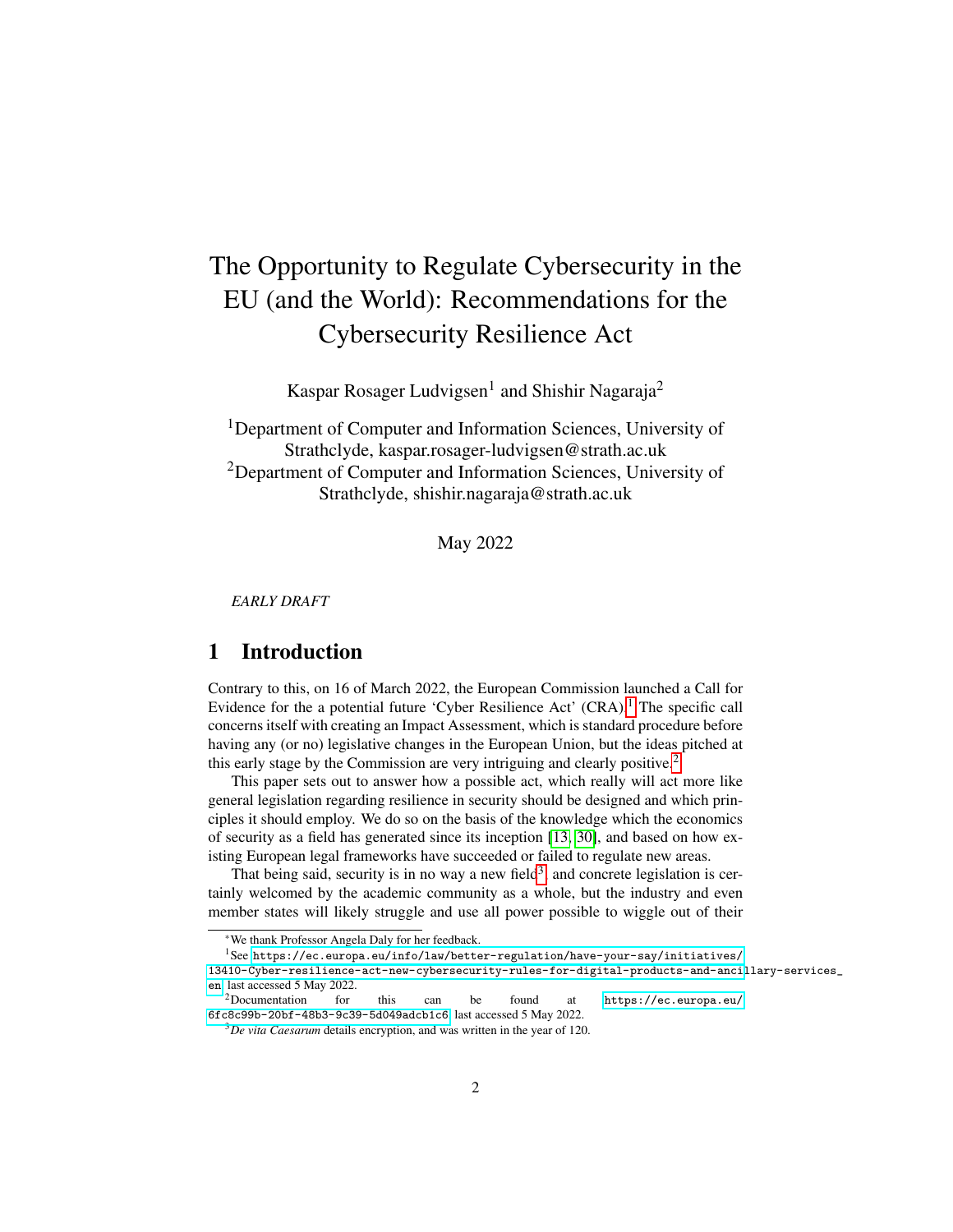potential new responsibilities, maybe with the tools seen elsewhere such as obfusca-tion<sup>[4](#page-2-0)</sup>. We will discuss the different ways which the rules could be implemented below, and which one would be the most fitting considering the inherent *goals* which regulating cybersecurity in the best manner possible always will have. After all, such legal mechanisms should not end up as "security theatre" [\[25\]](#page-19-0), and this paper is furthermore inspired by the report 'Standardisation and Certification of Safety, Security and Privacy in the 'Internet of Things'<sup>[5](#page-2-1)</sup> as it contains useful recommendations which we can build further upon.<sup>[6](#page-2-2)</sup>

Innovations and development in CS overall, and in security in particular, is heavily created and maintained by researchers. The cycle of invention, then adoption by the industry with disregard for constraints or systems that they perceive to be too expensive for them to bother to fix<sup>[7](#page-2-3)</sup> [\[1\]](#page-17-0), mean that the foresight which the original creators and researchers bring into the picture is paramount. With this in mind, this paper focuses on these ideals and goals, and cannot keep "innovation" and "business" in mind - this we know that the Commission and other researchers are far better at.

We recognise that there already exists EU legislation on cybersecurity through the NIS directive<sup>[8](#page-2-4)</sup> and the Cybersecurity Regulation<sup>[9](#page-2-5)</sup>, the latter focused entirely on EU institutions. While the spirit and the idea behind the NIS directive is admirable, it does not put proper security into hard law, but leaves it for guidance and certifications and other soft law measures, without enforcement regimes worthy of how central and important security is $^{10}$  $^{10}$  $^{10}$ . Furthermore, the NIS directive does not implement the practical tools and procedures needed to make systems resilient, instead merely focusing on strategies, the Cooperation Group, security incident response network, and appointments of national competent authorities $11$  - many of which are repeats from other EU legislation. On the other hand, the Cybersecurity Regulation represents a good starting point as to how the best security possible can be established<sup>[12](#page-2-8)</sup>, and great concepts being put into hard law<sup>[13](#page-2-9)</sup>.

We build on the literature within cybersecurity and within law that applies to digital technologies with additional concepts from safety engineering, a branch which tradi-

<span id="page-2-0"></span><sup>&</sup>lt;sup>4</sup>We have seen this in recent in research such as that by Ferrari [\[9\]](#page-18-1), where views and points which are not expressed by the specific group are created, and used to or not to do certain things. This could very well happen here too.

<span id="page-2-2"></span><span id="page-2-1"></span><sup>5</sup> [\[15\]](#page-19-1).

 $<sup>6</sup>$  And while outside the scope of this article, we agree that digital services like Google Maps should be</sup> covered by perhaps a new directive such as a 'Digital Service Liability Directive' (or a digital equivalent), to prevent situations where companies like Garmin will be held accountable over its software on its devices through the traditional Product Liability Directive, but Google will not, see [\[15,](#page-19-1) p. 22].

<span id="page-2-3"></span><sup>&</sup>lt;sup>7</sup>Such as the mountain of glaring security issues with IoT, which as of the time of writing is still not rectified.

<span id="page-2-4"></span><sup>8</sup>Directive 2016/1148, concerning measures for a high common level of security of network and information systems across the Union, [2016] L 194/1.

<span id="page-2-5"></span><sup>&</sup>lt;sup>9</sup>Regulation 2019/81 on ENISA (the European Union Agency for Cybersecurity) and on information and communications technology cybersecurity certification and repealing Regulation (EU)No 526/2013 (Cybersecurity Act), [2019] L 151/15.

<span id="page-2-6"></span> $10$ And with glaring issues from the get go [\[24\]](#page-19-2) in the form of very unclear reporting requirements.

<span id="page-2-7"></span> $11$ See the NIS directive, Art 1(2).

<span id="page-2-9"></span><span id="page-2-8"></span><sup>12</sup>The empowerment of ENISA in Chapter II is one good example.

<sup>&</sup>lt;sup>13</sup>Art 46 being an example of a proper development of enforceable certifications, but these may conflict with our ideas in this paper.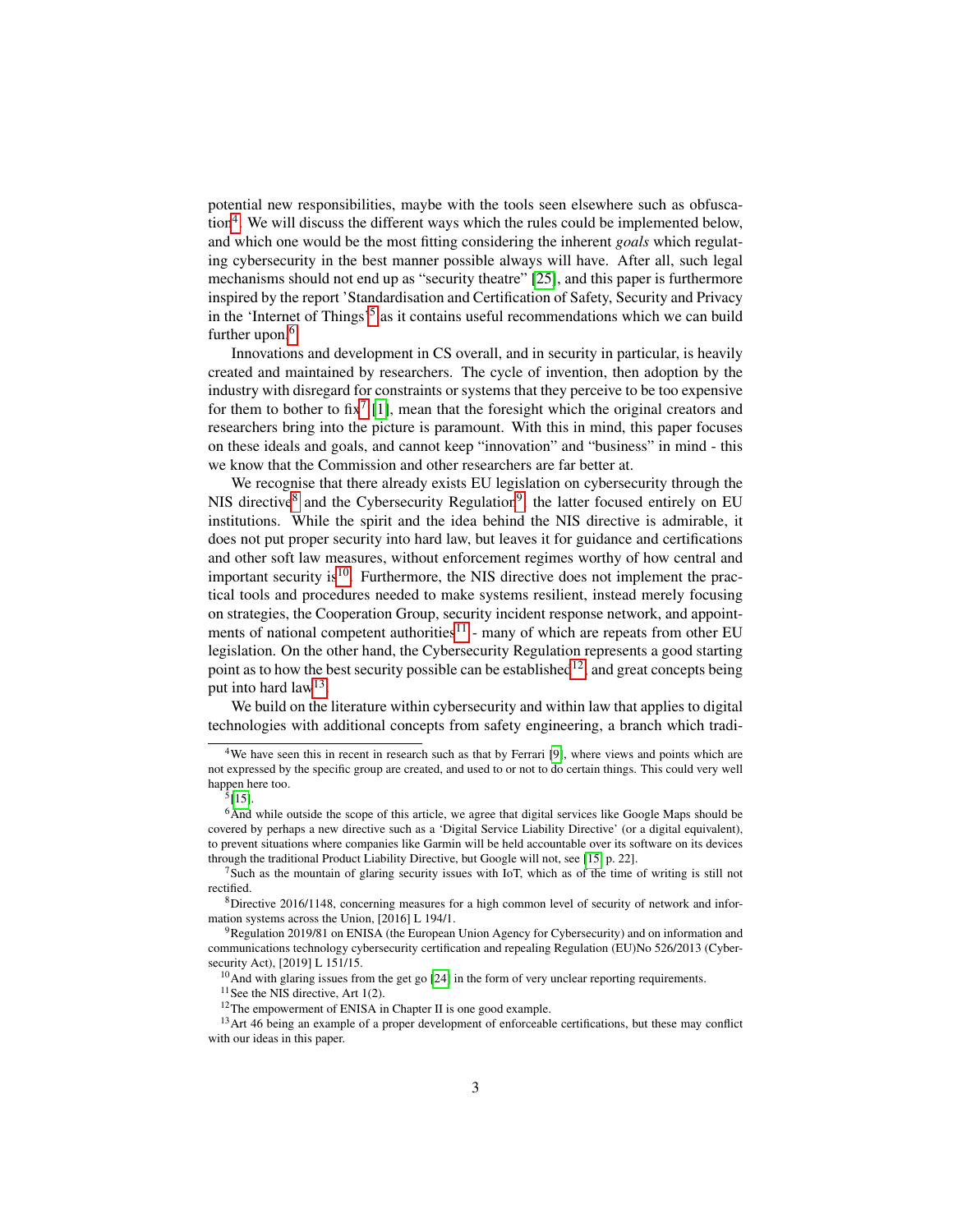tionally was connected to physical equipment or structures which can harm or pose a safety risk to legal or physical entities, finance or health or otherwise. But as the EU itself has already recognised<sup>[14](#page-3-0)</sup>, safety is becoming security<sup>[15](#page-3-1)</sup>, which means we must have these concepts put on top of everything else at all times<sup>[16](#page-3-2)</sup>

The paper is structured as follows:

Section 2 contains definitions, section 3 comments on possible limitations, while section 4 contains arguments as to which policy option is best for the CRA. Section 5 details how an expanded how the purpose should be understood, and section 6 briefly draws up a possible structure of the CRA. Section 7 contains a list of principles which would suit and empower the CRA, all created on the basis of ideas and grievances which the security community has with current security legislation, and which the CRA would greatly benefit from containing, section 8 touches on future work and section 9 concludes the paper.

We find that the CRA should make use of a horizontal framework as an Act, and should by all means possible actually make security resilience real and not just a lofty goal without hard law. To reach its own goals and live up to its title, this approach is the only one which is appropriate. We furthermore find that the CRA must employ principles which acknowledge that safety is becoming security, meaning that understanding that security is not just about fulfilling certifications and standards, but about really committing and fulfilling its duties in the reality which we all use our smartphones in. Lastly, we suggest a structure for the CRA which will resemble the  $GDPR<sup>17</sup>$  $GDPR<sup>17</sup>$  $GDPR<sup>17</sup>$  and ideas from the proposed AI Act combined with good ideas from EU product legislation broadly, to make for an Act which can go beyond for the sake of everyone's security.

# 2 Definitions

We start the paper by defining certain terms, both because they are important to understand the rest of the paper, but also to clarify our stance on certain ideas and concepts.

#### 2.1 Safety or Security?

We define *safety* as freedom from accident or losses [\[16,](#page-19-3) p. 181], which *security* being freedom from adversarial failures.

As established in the introduction, safety and security are converging, but we can single out situations where it will only matter in one part or the other, even if these are

<span id="page-3-0"></span><sup>14</sup>See page 10 in the 'Guidance on Cybersecurity for medical devices' by the MDCG, [https://ec.](https://ec.europa.eu/docsroom/documents/41863) [europa.eu/docsroom/documents/41863](https://ec.europa.eu/docsroom/documents/41863), last accessed 5 May 2022.

<span id="page-3-2"></span><span id="page-3-1"></span><sup>&</sup>lt;sup>15</sup>Also noted and expanded upon in [\[2,](#page-17-1) pp.  $1044 - 1045$ ].

<sup>&</sup>lt;sup>16</sup>This is not part of the traditional safety to security discussion, as this involved the traditional meaning of security, malicious actions, versus well intended [\[16,](#page-19-3) p. 182]. But cybersecurity does contain this element as well, so it is still worth reading.

<span id="page-3-3"></span><sup>&</sup>lt;sup>17</sup>Regulation (EU) 2016/679 of The European Parliament and of The Council of 27 April 2016 on the protection of natural persons with regard to the processing of personal data and on the free movement of such data, and repealing Directive 95/46/EC (General Data Protection Regulation) [2016] OJ L 119/1.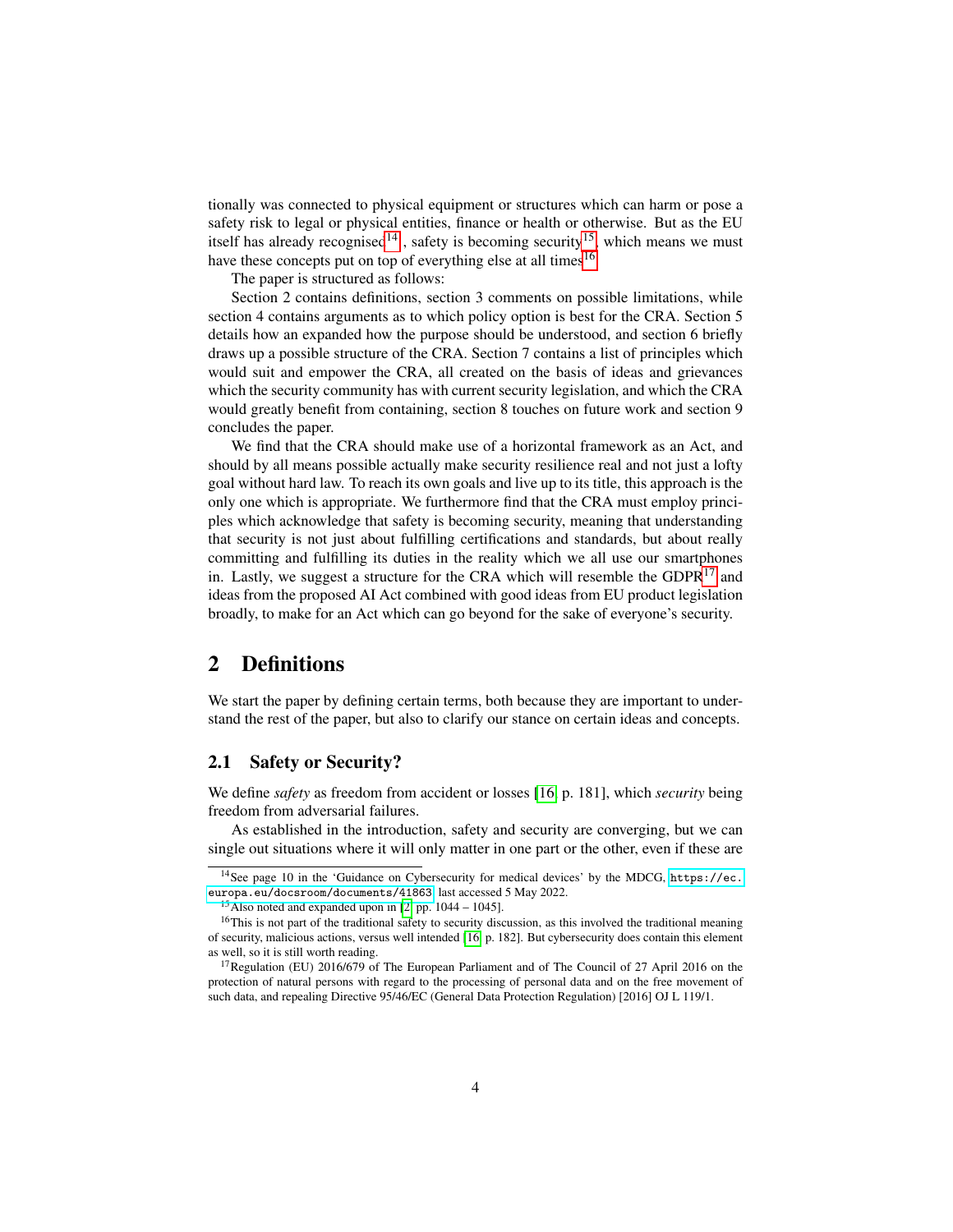much much rarer than they used to be<sup>[18](#page-4-0)</sup>. If at any point personal or other information is retrieved through adversarial and non-adversarial means, it will not involve a direct safety element<sup>[19](#page-4-1)</sup>. Likewise, if any system which is included in the IoT or CPS sphere fails in a physical manner that is not related to its software, and it harms a person or causes financial damage, there is no security element in this either. But everything else will involve a combination of the two. This matters in the context of the CRA, as the scope of the Act will be gigantic, and rightfully so. Even if the IoT had not already become as ubiquitous as it is, the regulation of security on consumer and corporate computers and servers warrants its own regulation.

#### 2.2 Failure, Error

Different branches of engineering and analysis of risks or management apply various definitions to these terms, but we see value it clarifying it it further in this context. Anderson uses the system of *fault* causing an *error*, which leads to a *failure* [\[2,](#page-17-1) p. 251], specifically in regards to distributed systems, which will apply to most of the subjects of the CRA.

On contrast, Leveson uses the idea of all failures being faults, but with some faults not being failures [\[16,](#page-19-3) p. 173], which is very different from above. Furthermore, *unreliability* is the probability of a failure<sup>[20](#page-4-2)</sup>, and *failure* must then be the event of a system being unable to perform intended function [\[16,](#page-19-3) p. 172]. *Failures* are events whereas *errors* are states and therefore static, and caused by design flaws or deviations from the intended state, which leads to failure. Faults which are not failures could include spontaneous or accidental events such as electricity being cut, which would be a fault in a given system, but a failure in the main electric grid.

A comparison is given in [Figure 1.](#page-21-0)

In the context of the CRA, this means that there was a fault, but that it was a fault and a failure outside of these security systems $^{21}$  $^{21}$  $^{21}$ .

For ease of understanding, the first model is the most pragmatic and is the most straight forward, but as safety is becoming security, the complexity and attack venues of complicated physical systems interacting with the digital warrant a combined model at a later date, or perhaps in time with the potential creation of the CRA.

## 2.3 Accident and Incident

*Accidents* in security can be expanded to include any undesired and unplanned event that results in losses. Contrary, *incidents* are near misses that involve no or little loss, but which can turn into accidents later or currently depending on circumstances [\[16,](#page-19-3)

<span id="page-4-0"></span> $18$ In our paper on surgical robots, we create a taxonomy which can be used to further understand how much safety and security has merged [\[17\]](#page-19-4), through the interdisciplinary approach of both law and security. It amounts to a situation where both adversarial and non-adversarial failures will includes safety elements at almost all stages.

<span id="page-4-1"></span><sup>&</sup>lt;sup>19</sup>The exception to this is through indirect means, like information causing safety issues secondarily.

<span id="page-4-3"></span><span id="page-4-2"></span><sup>&</sup>lt;sup>20</sup>Illustrated as the "Bathtub" model on page 174 [\[16\]](#page-19-3).

<sup>&</sup>lt;sup>21</sup>Leveson makes a greater argument for dividing failures into three categories and distinguishing between faults [\[16,](#page-19-3) p. 174], which would work great in a different kind of paper, but which could potentially play a role in detailed guidance further on.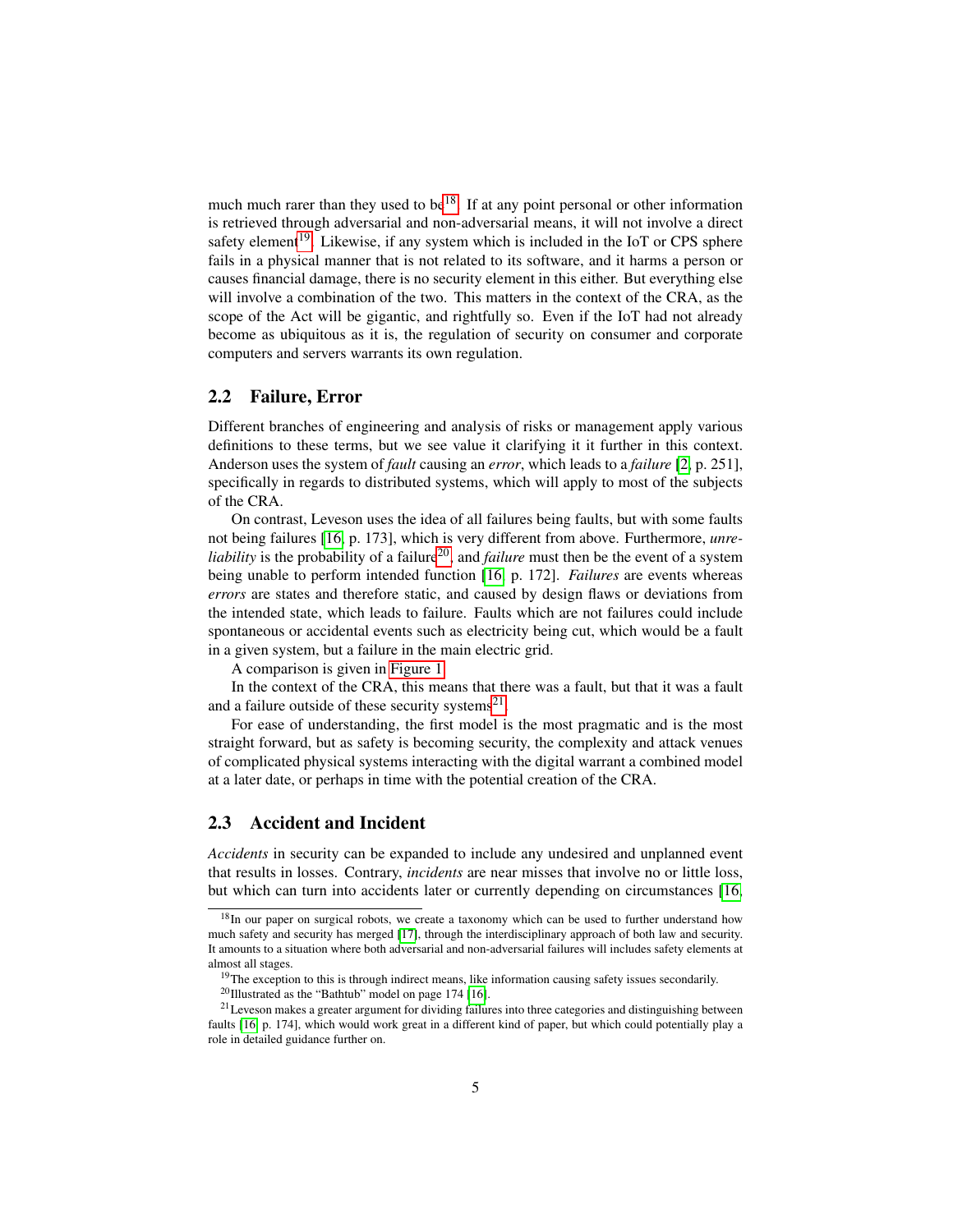pp. 175 – 176]. Clearly, failures can be both accidents and incidents, but accidents and incidents are not always caused failures of the security system, and there will also be errors (not failures) which can cause accidents and incidents. The distinction matters because the type of event may cause different types of procedure at litigation, errors should be well known due to their static nature, while failures are less expected (but still can be due to their accidental nature), akin to the distinction between systemic and non-systemic issues in product liability  $[17, pp. 11 - 13]$  $[17, pp. 11 - 13]$ .

### 2.4 Hazards

*Hazard* is defined as a state or conditions of a system combined with the security system and anything around it (faults too), which will lead to an accident [\[16,](#page-19-3) pp. 176 – 177]. This makes it identifiable and relatively predictable - which is a tradition in safety engineering, to learn on an empirical basis and react from past events and experiences, as was seen with various industrial accidents leading to new legislation in the past. In this sense, a hazard is more like a combination of what was seen in [Figure 1](#page-21-0) than a single point which we could add to it.

#### 2.5 Risk

*Risk* is the hazard level (severity and likelihood) plus likelihood of hazard leading to accidents and hazard exposure [\[16,](#page-19-3) p. 179]. In the context of the CRA, this is the central calculation which must be used to gauge and mitigate or at least lower the damage caused by accidents, but calculating chances for hazards to occur with it is important too. Clearly, the lower the hazard level and likelihood of an accident, the less there should be done, unless the type of accident which this risk could cause is immense.

The classic example here is the assessment of the Challenger space shuttle, which continue to have consequences to this day [\[31\]](#page-20-1).

An example from safety (but within a network environment) could be a type of nonadversarial attack which a surgical robot can cause to itself [\[17,](#page-19-4) p. 4] to stop functioning for an unspecified amount of time. The hazard level is low. The exposure, time where the hazard affects the system, is low, and the likelihood of the accident happening is likely very low. Still, outside of the risk measurements, the physical consequences of the accident (not calculated here) is gigantic, as the patient could be injured or die from this very rare type of hazard.

Furthermore, risk is a concept which we assume and or at least make likely, it likelihood after all. This is why we cannot wholly rely on it, but it is clearly the best we have [\[20\]](#page-19-5).

### <span id="page-5-0"></span>2.6 Resilience

*Resilience* will then be elements of a system (be it small or massive and based on IoT) which allow *fault detection, fault tolerance, error recovery and failure recovery* [\[2,](#page-17-1) pp. 251 – 252]. This constitutes the core of the CRA is supposed to do, but as can be seen already here, to understand resilience, you must understand every other part of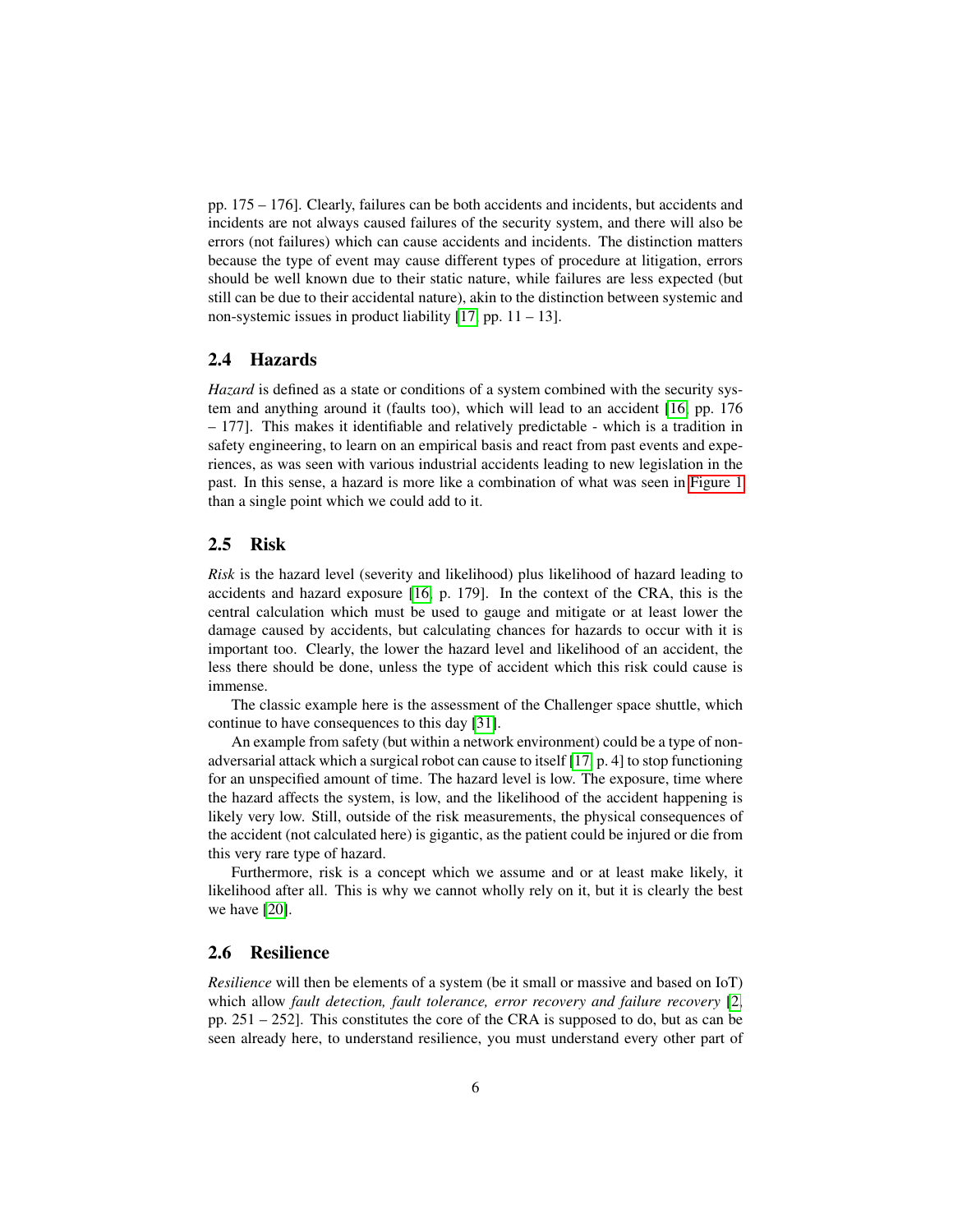its being and all types of recovery and detection. None of these are easy, and rely on classic engineering ideas such as redundancy, logs, backups and so on.

Actually implementing resilience is not the same as proposing its existence, akin to calculating risk and actually managing it. The choice of tools depend on which type of defence is needed<sup>[22](#page-6-0)</sup> What matters is whether the resilience is anchored by the practical failure tolerance/recovery/preventive systems, have redundancy in the form of backup servers does not matter if the adversary also has hit them with ransomware, or if they keep on initiating attacks on the basis of errors in IoT equipment which the manufacturer is never going to patch. It is therefore paramount to understand resilience as a constant level of readiness, not as an attribute that can be put into a system and then abandoned.

# 3 Potential Limitations

Within EU-law, there are certain limits as to what member states will have to fulfill and oblige to do. These are limited by the treaties. Furthermore, legislation like NIS or the current Cybersecurity Act will limit how much the future CRA can potentially do, although not by much, due to the relatively soft approaches both types of current legislation have taken<sup>[23](#page-6-1)</sup>.

Initially though, and since cybersecurity does not yet belong under any of the exclusive competences such as competition from Article  $3(1)(b)$  of the Treaty of the Functioning of the European Union [\[27\]](#page-19-6), we must see whether there are limits in regards to the shared competences in Article 4 instead. Article 4(2) is as follows:

- (a) internal market;
- (b) social policy, for the aspects defined in this Treaty;
- (c) economic, social and territorial cohesion;
- (d) agriculture and fisheries, excluding the conservation of marine biological resources;
- (e) environment;
- (f) consumer protection;
- (g) transport;
- (h) trans-European networks;
- (i) energy;
- (j) area of freedom, security and justice;
- (k) common safety concerns in public health matters, for the aspects defined in this Treaty

<span id="page-6-0"></span><sup>&</sup>lt;sup>22</sup>Anderson makes a great overview of some two general issues [\[2,](#page-17-1) pp.  $252 - 258$ ].

<span id="page-6-1"></span><sup>23</sup>See [\[28,](#page-20-2) [17,](#page-19-4) [4,](#page-18-2) [29,](#page-20-3) [8\]](#page-18-3) for examples.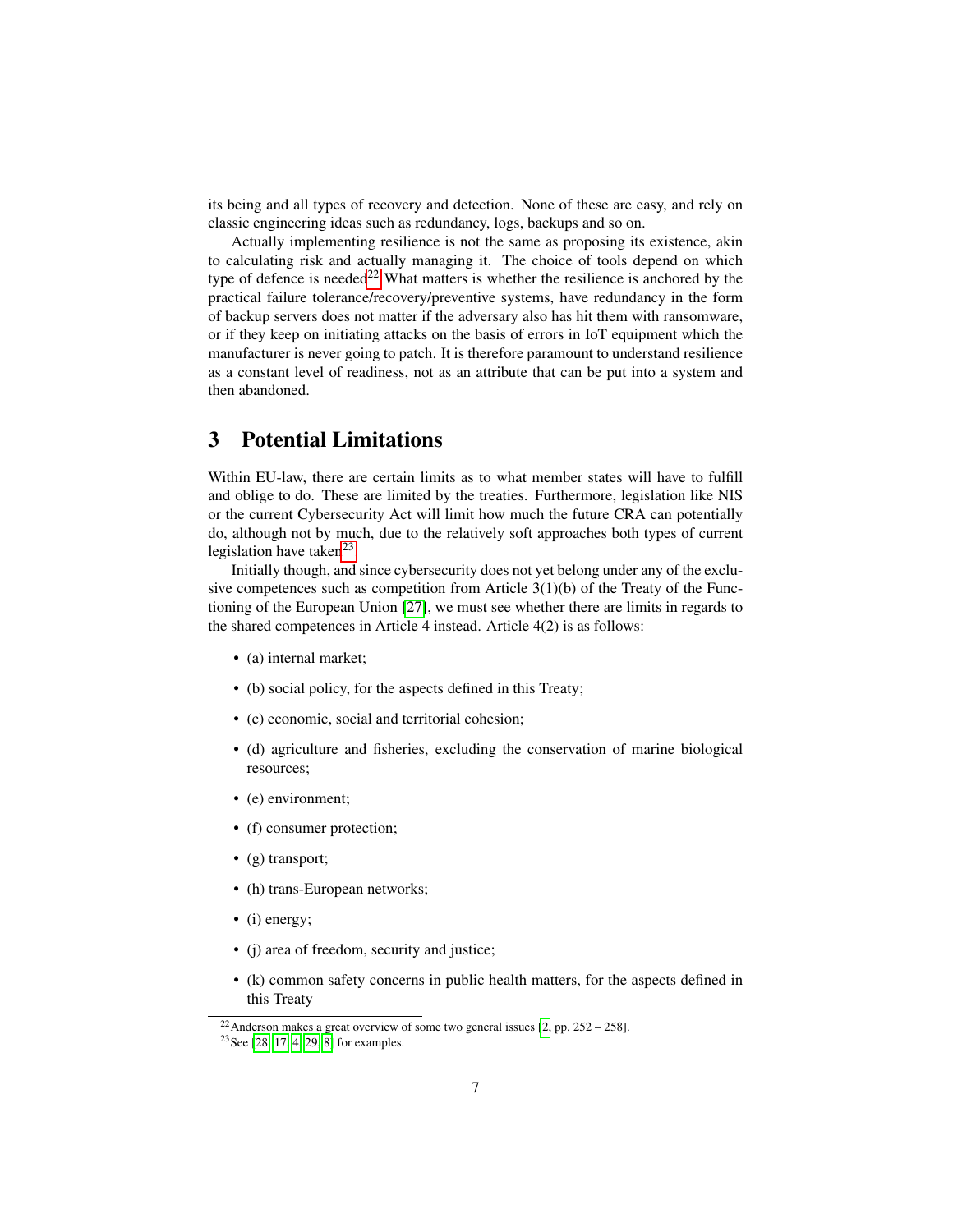We see that security is not contained in (b), (e) and (k). Security plays a role in every product where relevant, as a feature of the market, in agriculture and fisheries (if they use products or systems which need it), in transport on several levels, in the networks, clearly in energy (critical infrastructure angle or not), and is a key feature in freedom/security/justice. Where does this leave the principles below? Safe, exactly because of existing legislation which touches and uses similar enforcement structures, such as the GDPR.

# 4 The 5 Policy Options

In this section, we comment on each of the suggested approaches which the CRA could make use of.

### 4.1 Status Quo

Standards and certifications regarding cybersecurity are not followed, and contrast the meticulous and insanely accurate implementations of them in industries that make use of technology which can kill<sup>[24](#page-7-0)</sup>. For this reason alone, status quo is not an acceptable solution.

### 4.2 Voluntary Measures

Voluntary measures outside of EU law already exist, and are as the same reasons above, inadequate, but definitely better than status quo.

### 4.3 Ad Hoc

Only a marginal improvement from voluntary measures, ad hoc at least involves the opportunities for changing existing requirements when needed. This approach does not solve the main issue with certifications and standards, but is still preferred over the two above.

### 4.4 Mixed Approach

The mixed approach has two distinctions - firstly, it focuses on a schism between embedded and non-embedded security, but there is no reason to make this distinction, due to how security functions in modern systems. IoT systems at a hospital which are no longer maintained by the vendor, can be the reason why non-embedded systems may be compromised, which makes this schism pointless and potentially a liability, the highest standard possible should be applied to all, and users have the right to make use analogue systems still. The other distinction is how it functions - a horizontal approach with actual security requirements (hard law unlike above), but these are complied with through self-assessments or third party assessment, which would be lower than compliance requirements for many types of products in the EU, such as software in or as

<span id="page-7-0"></span><sup>24</sup>Such as Electrical Engineering, see [\[15,](#page-19-1) p. 18].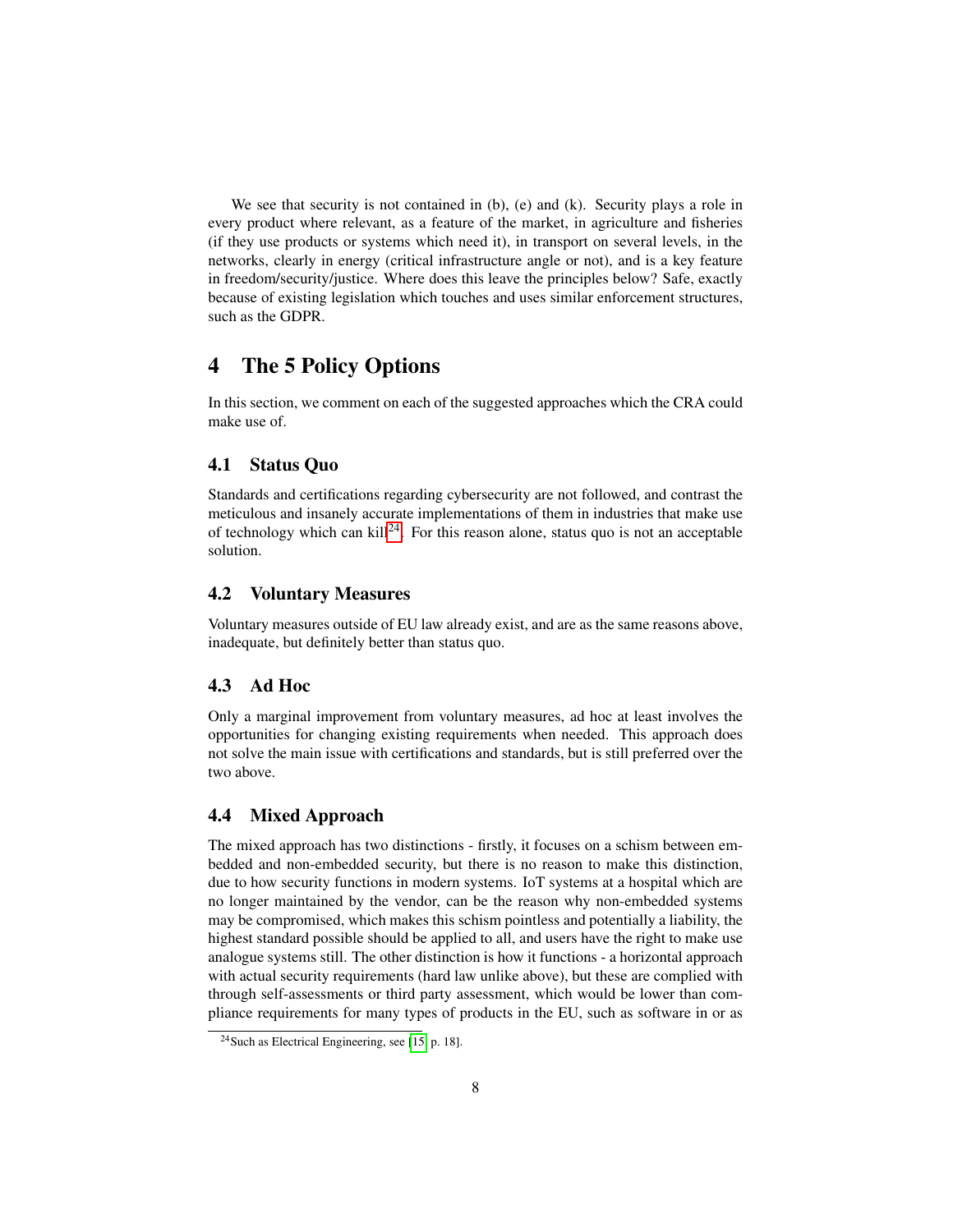medical devices [\[19\]](#page-19-7). In this sense, even if the risk can vary because of different likelihoods of accidents, because many types of attacks can be applied universally (such as DOS), there is no point in not preventing it at scale, especially if the marginal costs are not that much larger.

#### 4.5 Horizontal Framework

This includes all the ideas above, but where self-assessment is not the standard form, and can either include all software or only "critical software". This is a good approach, because it can achieve all the goals which all the options above cannot through enforceability. When building up new legislation to regulate new areas, the EU tends to mimic its biggest successes, which is rather rational and useful. In this situation, taking the best elements out of Regulations like the GDPR seem prudent.

There is crucial difference between the Call for Evidence document and our approach - third party conformity assessment akin to what is seen in product legislation like the Medical Device Regulation<sup>[25](#page-8-0)</sup> is not sufficient, leaving the both costly and dangerous task for assessing security should not be left to private parties. Instead, we proposed a dedicated authority in each Member State, as detailed [below.](#page-9-0)

# 5 The Purpose

The three purposes stated by the Commission are:

- 1. To enhance and ensure a consistently high level of cybersecurity of digital products and ancillary services, secured throughout their whole lifecycle proportional to the risks.[26](#page-8-1)
- 2. Match users to match the security properties of products with their needs, which should protect users from insecure digital products and ancillary services, and incentivise vendors to offer more secure products.
- 3. To improve the functioning of the internal market by levelling the playing field for vendors of digital products and ancillary services.<sup>[27](#page-8-2)</sup>

This creates at best a 50/50 between market considerations and users. However, users are not alike, thus perhaps specifying and protecting consumers explicitly would be beneficial, but this may also be ideally done in practice by consumer rules in general.

Different parties have different interests, and this is not expressed well in these purposes - to ensure the first purpose the interests of both private and public users should be considered. Private would appreciate and want a high level of cybersecurity, but would be influenced by Member States or even the Commission when these suggest

<span id="page-8-0"></span><sup>&</sup>lt;sup>25</sup>Regulation (EU) 2017/745 of the European Parliament and of the Council of 5 April 2017 on medical devices, amending Directive 2001/83/EC, Regulation (EC) No 178/2002 and Regulation (EC) No 1223/2009 and repealing Council Directives 90/385/EEC and 93/42/EEC [2017] OJ L117/1. 15.

<span id="page-8-1"></span><sup>26</sup>See page 2 - 3 in the Call for Evidence.

<span id="page-8-2"></span><sup>27</sup>Purpose 3 is not considered in this paper.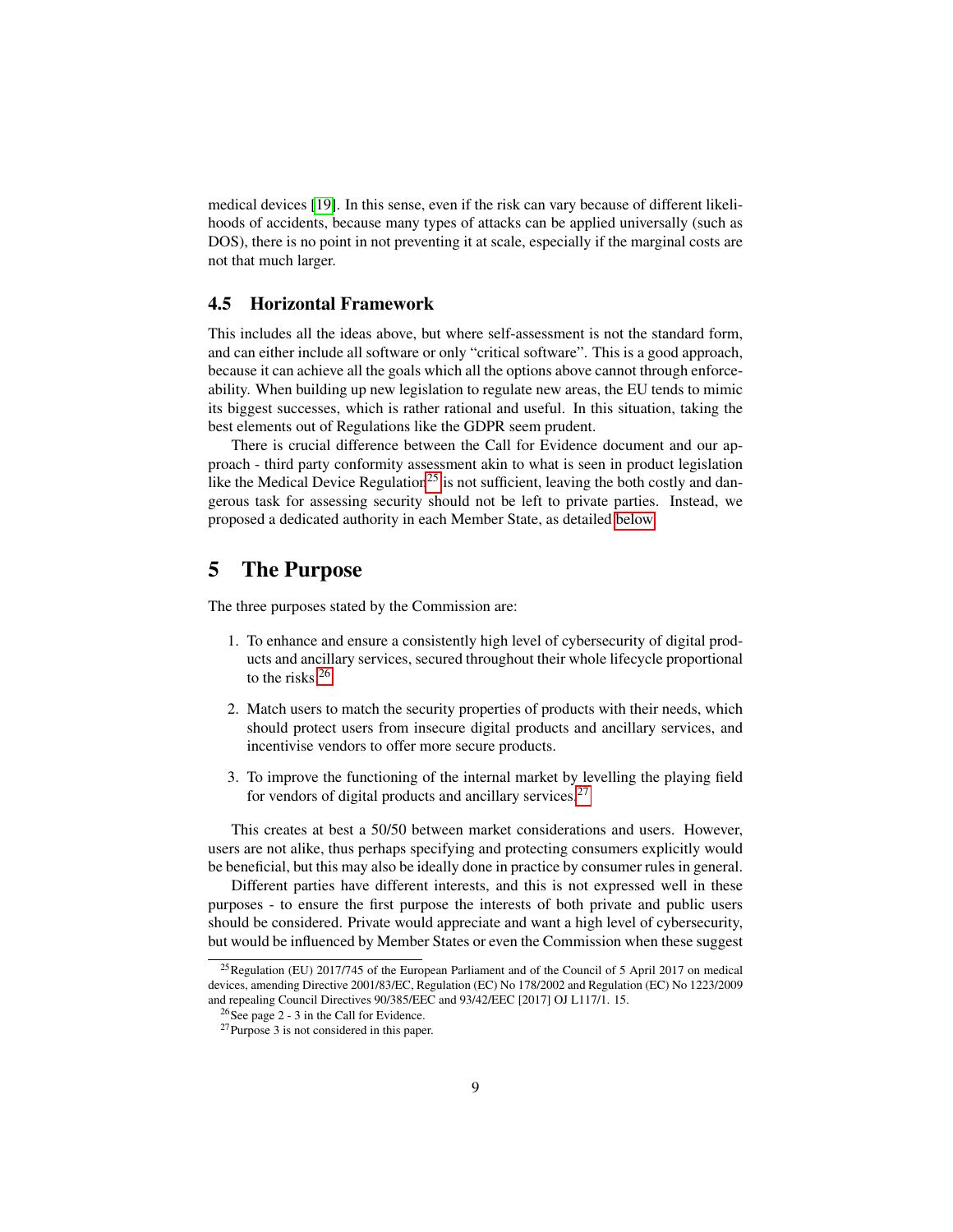lowering the level in the form of breaches of encryption<sup>[28](#page-9-1)</sup>. This would then violate purpose 1.

Conversely, public users want high cybersecurity in specific areas such as military or other authorities, while insisting on back door and every means possible to breach purpose 1.

The CRA must consolidate these differences (within the treaties), which is done with insisting on the high level at all times, which can either be done by acknowledging these weaknesses or distinguishing between these two interests that may not align.

Purpose 2 is supported through several of our proposed principles due to the increase focus on transparency.

# <span id="page-9-0"></span>6 Regulatory Mechanisms and Structure

In this section, we sketch an enforcement structure.

### 6.1 Compliance

Compliance is dictated by the culture, behaviour and place in society of the subjects which you aim to regulate. Security is implemented everywhere, which means the compliance of rules surrounding it must depend on its context, or so we wish things were. In reality, military intelligence members have smartphones, medical equipment may still use Windows XP, social media platforms use poorly implemented and easily attackable ML models and so forth. Adjusting expectations from assuming we can divide usage into different levels may therefore not be relevant, even if the comparison between critical infrastructure to consumer devices would normally entail different levels of security, it does not have to. Considering the amount of devices that are used by consumers, it should be at least equal, devastating attacks on such devices in bulk may even be akin to attacking critical infrastructure.

Compliance cannot be reached with certificates, as these are not reviewed or otherwise renewed or controlled at a rate which breeds confidence [\[2\]](#page-17-1), rather the exact opposite. But they create a very strong basis for which hard legal rules to create, and for which reasons. And they can be made in a way where their status is reviewed, making them valuable tools if an active part of the compliance system.

### 6.2 Enforcement

Due to the central role security has in the lives of most people, either directly in their pockets or through companies or the Member States themselves (security in their systems), parallels to GDPR are quite adequate. This implies strong enforcement, and such enforcement is only possible through similar mechanisms. We therefore clearly recommend national authorities with inspection powers, and requirements for staffing

<span id="page-9-1"></span><sup>&</sup>lt;sup>28</sup>See the proposed Regulation laying down rules to prevent and combat child sexual abuse [\[7\]](#page-18-4), which is commented on briefly in a forthcoming article [\[18\]](#page-19-8).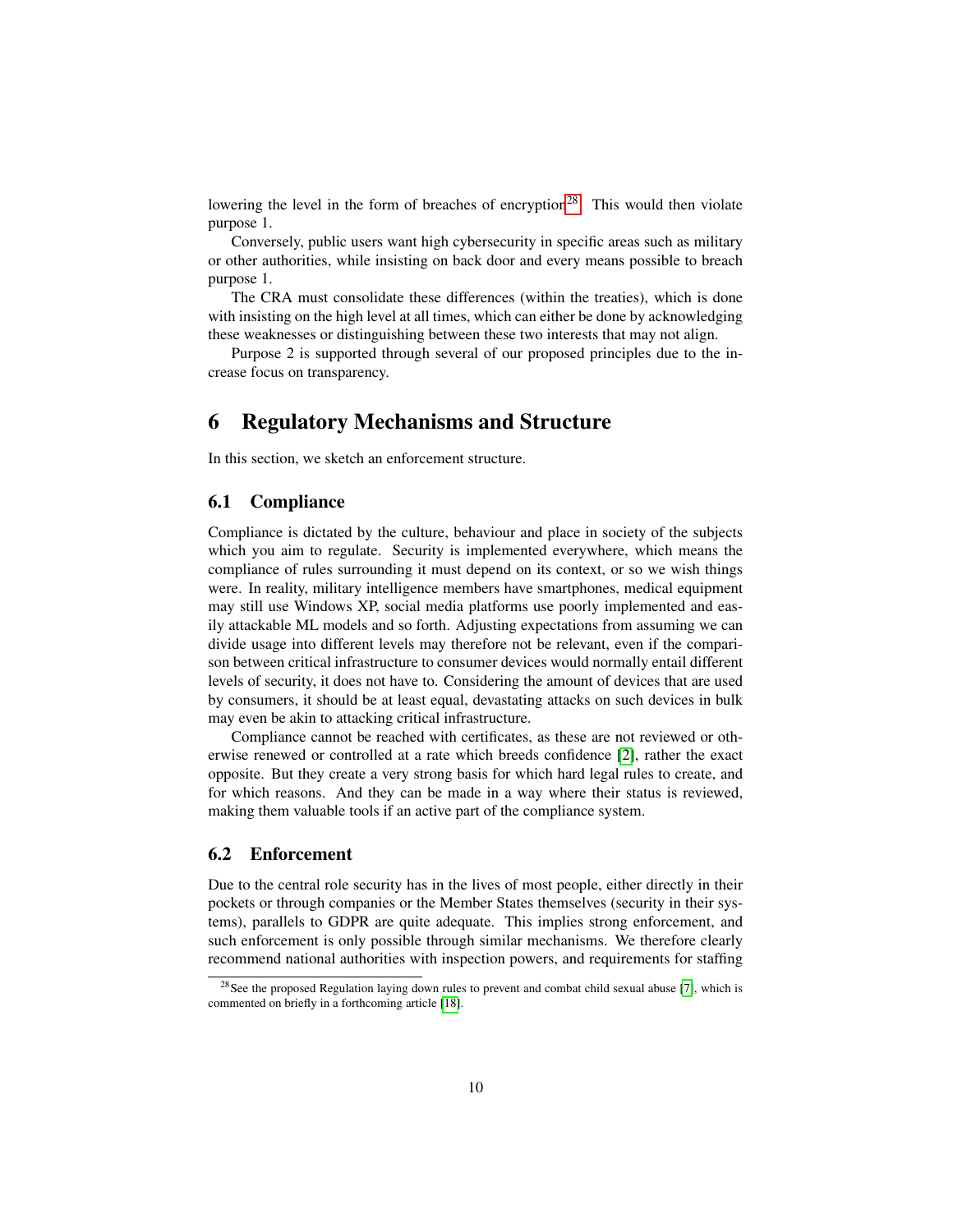inspired by those from the proposed AI  $Act^{29}$  $Act^{29}$  $Act^{29}$ , and sanctions which are similar to those that can be given in the GDPR, but with the additional layer of right to ban products on the market which is seen in much product legislation. In addition to this, legacy systems which persist, and radiate a certain risk, should be explicitly tackled by these kinds of powers.

### 6.3 Guidance

Good guidance can be enforced via main sources requiring their implementation. This therefore leaves room for specific sectors or specific requirements which this paper cannot predict - akin to the role they play in the MDR. We recommend that this approach is followed, even if security is not only seen through products, but in reality everywhere.

# 6.4 Structure

A short description of how a possible CRA could look would be  $30$ :

- Chapter 1, general provisions, necessary definitions.
- Chapter 2, principles of security.
- Chapter 3, requirements for security.
- Chapter 4, notification and reporting  $31$ .
- Chapter 5, standards and certifications<sup>[32](#page-10-3)</sup>, risk evaluation and assessments and mitigation systems, ex ante and ex post analysis.
- Chapter 6, definitions of national authorities, requirements, obligations, powers and liabilities for them, and rules on forced coordination and cooperation with ENISA and other EU authorities.
- Final provisions, detailing interactions with product and other relevant legislation.
- Annexes as needed.

We illustrate how the CRA could look from the perspective of the manufacturer of a security system in [Figure 2,](#page-22-0) which we imply without noting their existence in the figure.

<span id="page-10-0"></span><sup>29</sup>See <https://eur-lex.europa.eu/legal-content/EN/TXT/?uri=CELEX:52021PC0206>, last accessed 24 May 2022.

<span id="page-10-1"></span><sup>&</sup>lt;sup>30</sup>This is done in a straight manner, for the actual CRA the chapters would be divided into further divisions akin to existing EU legislation.

<span id="page-10-2"></span><sup>&</sup>lt;sup>31</sup>Only the necessary rules that NIS 1 and 2 do not loyally cover.

<span id="page-10-3"></span><sup>32</sup>Specifically those created and maintained by ENISA.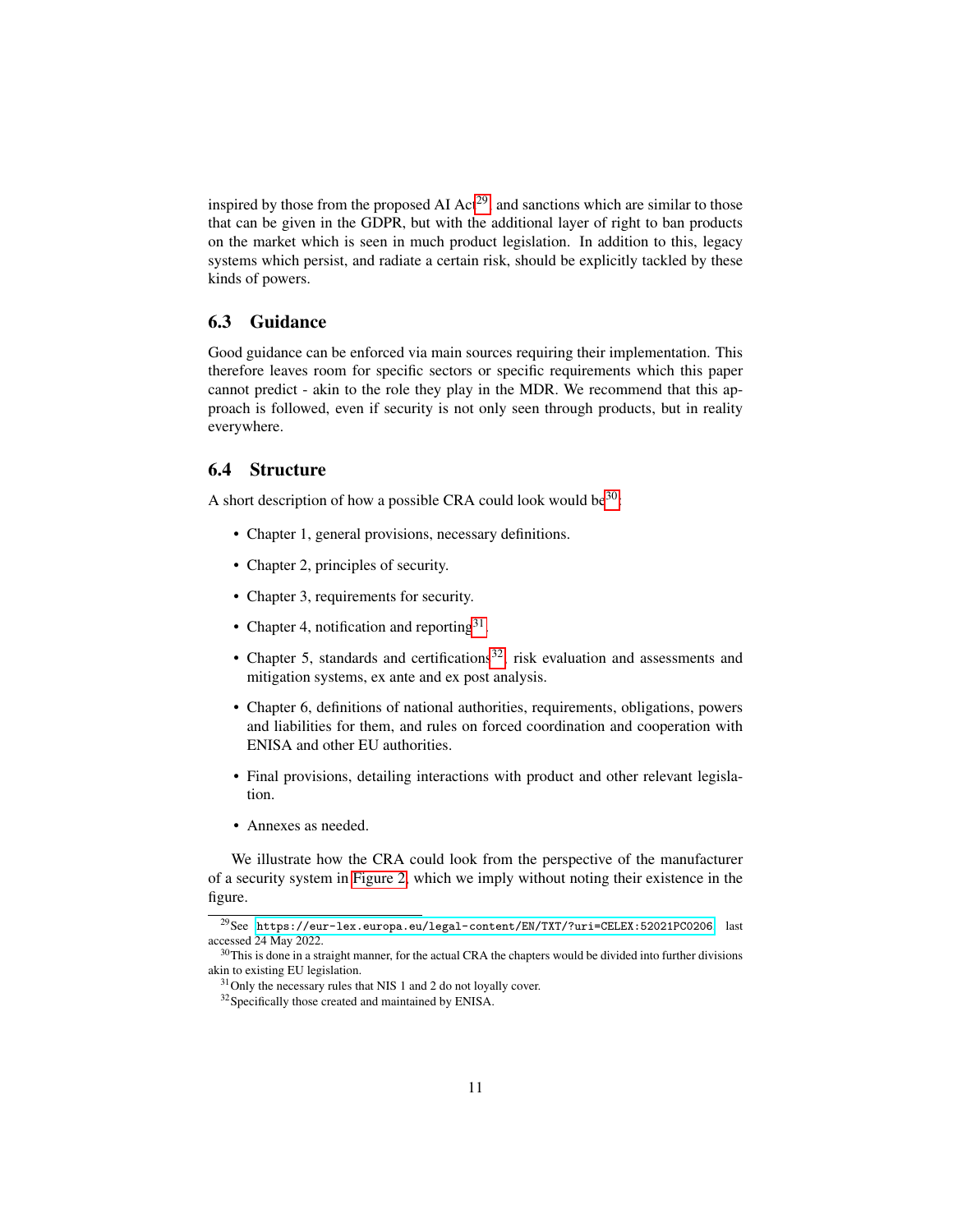# 7 Principles

This paper does not pretend to be able to show all possible principles which could be used to regulate security, but we have selected a big handful which cover contested topics, and which the EU is uniquely placed to regulate due to the Brussels effect [\[11,](#page-18-5) [22\]](#page-19-9). These take security and the users' seriously, and at the same time offer quite realistic and direct alternatives to the lax structure which exists currently. The order which they are presented fit when they will matter in the life-cycle of a security system, with the earliest in front, and anything mattering later further down, and general principles in between.

#### 7.1 Ex ante and Ex post assessment

There is a whole world of literature on how to predict issues with security, both at the design, production and later stages, which is why the CRA must acknowledge and require this.

Security as a field recognises and capable of many things, but because of the economics in it, it follows the same types of production cycles as everyone else. Since many systems and techniques are repeated and recycled because of costs, so will the weaknesses and hazards. This can be ended with CRA, but it must then mandate that these things are assessed, *ex ante*, before the product is put on the market.

This includes analysis of the open source libraries and other types of freely gotten techniques, which may by themselves contain weaknesses, or which may encounter them later, when the original authors for example change the code, and everyone that uses them automatically updates and perhaps imports the hazards.

Evaluating code, and what the systems actually do (two very different things), as running code and software on hardware is not the same as security situation as a whole, requires both manual analysis, and perhaps software which can observe obvious weaknesses. These and the way which this kind of ex ante evaluation could performed could be recommended both as a preamble and later as actual requirements with a reference to an Annex that then in details specifies which requirements could be relevant.

The same can be said for *ex post* evaluations, but these could either be combined with existing market surveillance mechanisms or even in collaboration with a central European agency (like ENISA), so that SMEs would have a much easier time showing security compliance in the long run.

## 7.2 Safety and Security by Design

Inspired by similar "by design" principles elsewhere, clearly stating that security should be present at all stages of designing and implementing systems, whether they are purely digital, physical or IoT or CPS, seems prudent and useful. As much as these principles often only amount to statements than only later will be enforced by courts of through public authorities, they still set the standard normatively and can guide and otherwise be on the mind of developers everywhere.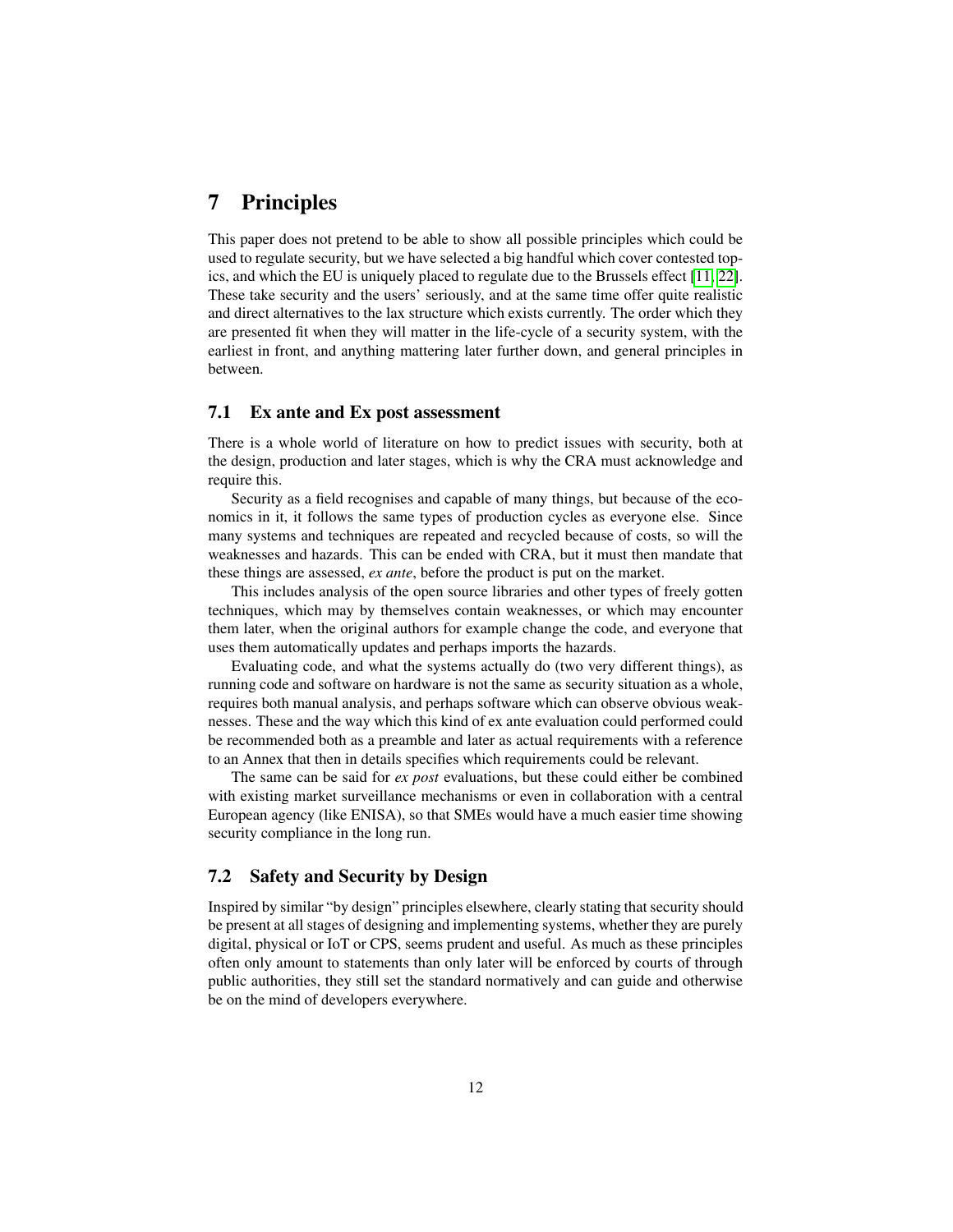### 7.3 Denial of Obscurity

The understanding of cryptography and cybersecurity in general, should not rest of analogies to trade secrets. There is no research that indicates this being adequate, and no logical argument to be made to support it. Instead, we must focus on what really seems to always be the end result within every branch of cybersecurity - the quality of the system which you construct or the keys or codes you use.

Kerckhoffs formulated this in 1883, that this quality must be what is chosen over merely keeping it secret [\[12\]](#page-18-6). It is called Kerckhoffs' principle. This comes back to a basic assumption of cybersecurity, which is that secrecy is a fallacy. There is always a risk of the measure being guessed or otherwise deduced, therefore focusing on familiar but very robust and perhaps (if possible) unconditionally secure systems is preferred. Including this as either an ultimate requirement or at the very least a goal for cybersecurity in Europe, is therefore highly recommended, and supported by both the great researchers of the past and present [\[2\]](#page-17-1).

You are merely rolling the dice and barely buying any time by keeping it secret, because of the exponential complexity required to do so (within any system), compared to using one which inherently is hard to break at all times, regardless of whether 1000s of researchers have attacked and described  $it^{33}$  $it^{33}$  $it^{33}$ .

There will exist exceptions to certain types of hardware verification mechanisms in for examples  $CPUs^{34}$  $CPUs^{34}$  $CPUs^{34}$ , but all of this could be made as an exception and further specified in the Annex - what matters is the concrete attempt to acknowledge a common principle before assessing and seeing the very few exceptions that confirm the rule.

### 7.4 Dismissal of Infallibility

Technology should not always be perceived as silver bullets. This is very much true for security as well, which makes a preamble or an article that describes why 'Titanic syndromes' must be removed or at least something that is considered before new solutions or methods are adopted to the fanfares of marketers and pundits. We have seen this happen both in the past with examples such as escrow keys<sup>[35](#page-12-2)</sup> [\[5\]](#page-18-7) and the 'unhackable' algorithms in various systems [\[3\]](#page-18-8), and it is also happening right now, for example via recklessly adopting ML models without realising that this makes the system that uses them more insecure overall $^{36}$  $^{36}$  $^{36}$ .

We therefore suggest a statement or a clear rule that forbids notions of infallibility - it is much more coherent and realistic to assume that nothing is infallible and can always suffer adversarial or even non-adversarial failures. This would fit particularly well within the CRA as it acknowledges the whole point or resilience as described earlier.

<span id="page-12-0"></span><sup>&</sup>lt;sup>33</sup>The Open Source test' by Raymond confirms that all security is furthermore likely to fit perfectly as free and open source software. See [http://www.catb.org/esr/writings/cathedral-bazaar/](http://www.catb.org/esr/writings/cathedral-bazaar/magic-cauldron/) [magic-cauldron/](http://www.catb.org/esr/writings/cathedral-bazaar/magic-cauldron/), last accessed 1 May 2022.

<span id="page-12-1"></span><sup>&</sup>lt;sup>34</sup>Here we specifically refer to enclaves [\[2,](#page-17-1) pp.  $682 - 685$ ].

<span id="page-12-2"></span> $35$ Still heavily in use, including systematically in China [\[14\]](#page-18-9).

<span id="page-12-3"></span> $36$ See examples such as [\[10,](#page-18-10) [21\]](#page-19-10).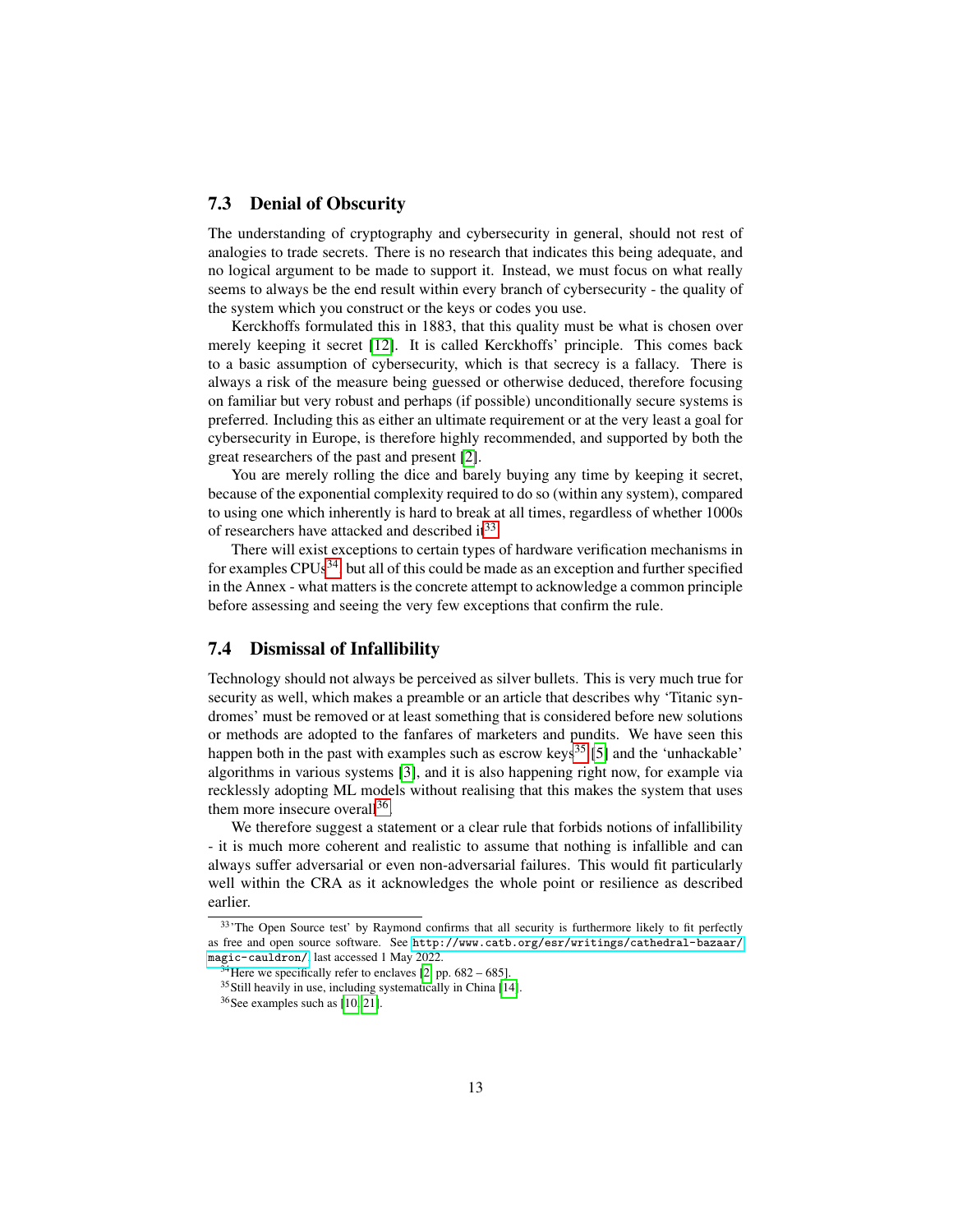### 7.5 Systems Acknowledgement

Security is not confined to specific parts of systems (though it can be), more often than not it is part of the entire infrastructure. If so, this means that we too should legislatively acknowledge and be very upfront about this view. We can show why with the following example: A surgical robot makes an unintended movement during operation, and the patient is injured. Further investigation and through standardised digital auditing, it is found that an adversary had made the robot make this one false movement by mimicking the communication between the control system where the surgeon sat and the robot itself, and they did so being physically present and on the network in the room nearby  $37$ . We then have several layers of the system - the hospital (physical security), the network and the cyberphysical structure of the surgical robot, which is standardised control system to the actuators (the surgical knife). If the CRA only applies to the surgical robot, all the types of adversarial attacks that only make use of the network will not be regulated, which would be against the intention of the entire Act.

We therefore recommend a statement or part of an article which makes this view concrete - that to cover all types of security, the Act must also cover security in systems as a whole, though perhaps not to the extent where entire councils or countries would be considered one.

## 7.6 Full Transparency

We note that [\[15\]](#page-19-1) shows a believable example as to why transparency matters. But not only will transparency between public authorities, CERTs and massive companies be part of the solutions, so will transparency in general. This is why we propose it containing more than one definition:

*One*, transparency in the existing sense, where the sharing and direct cooperation is strengthened to both remove and otherwise document the potential dangers which cannot be shared.

*Two*, transparency regarding which security mechanisms are used and how they work. We remember the principle mentioned above, Denial of Obscurity, and this ties directly into the version of transparency. If we make use of well tested and functioning security mechanisms, everyone should know which, especially consumers, who should be able to understand and see what they make use of.

# 7.7 Movement towards a Zero-trust Security Model

Zero-trust is what EU's own institutions move towards according to the proposal the Cybersecurity Regulation<sup>[38](#page-13-1)</sup>, therefore this should be a stated goal in the CRA as well.

We recommend this being expressed in a preamble, as the costs for enforcing this are higher than traditional external protection barriers (like firewalls, layers in security

<span id="page-13-1"></span><span id="page-13-0"></span><sup>37</sup>Example is constructed from existing research [\[6\]](#page-18-11).

<sup>&</sup>lt;sup>38</sup>Proposal for a regulation of the European Parliament and of the Council laying down measures for a high common level of cybersecurity at the institutions, bodies, offices and agencies of the Union, 22 March 2022, COM(2022).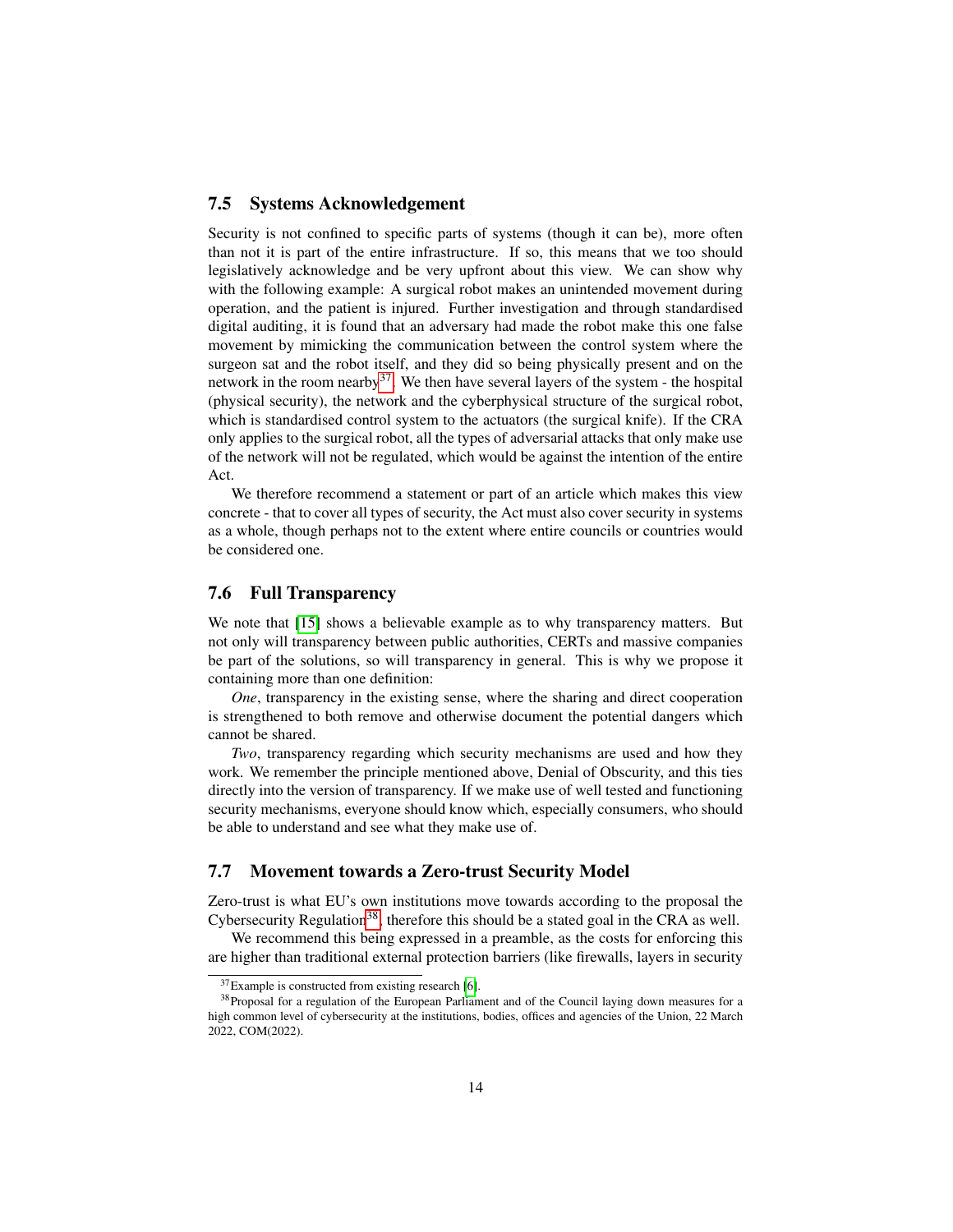of a system), or could be a long term goal, expressed in an article, which could be activated at a later date.

## 7.8 Cybersecurity Resilience

The main purpose of the CRA is make this specific term reality, but as defined in [above,](#page-5-0) resilience requires:

- 1. Fault detection. Assessing risk is not the same as detecting potential faults in systems, this must be separate and separately covered.
- 2. Fault tolerance. Even if faults are detected, there may be ways to let them exist in the system without causing errors.
- 3. Error recovery. The system has not failed yet, but an error has occurred, and this means it must be designed with this in mind.
- 4. Failure recovery. If everything goes wrong, there should still be contingency plans for recovering from the worst possible outcome.

The CRA should have these ideas codified, and then specify in the Annex and guidance how and which tools to use, be it redundancy, code review, internal and external auditing and so on.

### 7.9 Enforced Circular Risk Management

Pressing issues with current models of risk management, such as those used in the MDR, is that as soon as the product is replaced or servicing ends, updates, be it safety or security related, any notion of inspection or compliance ends. This is very different with cybersecurity - many products and systems are continuously used regardless of age. While the risk of this should not be forced onto manufacturers, necessarily, the CRA could keep this in mind in its preamble.

The second part of this is the "circular" part. Security is a never-ending arms race, and this should be expressed in its rules on risk management. Enforcing existing well written guidance such as that by MDCG in the 'Guidance on Cybersecurity for medical devices', thereby making excellent versatile security guidance from soft to hard law, seems incredibly fitting and quicker to implement than creating new terms from scratch.

#### 7.10 Dependability

Like reliability in safety engineering, security in all types of systems may need to be very dependable for longer periods of time. This could also be required of every kind of system, but given that we cannot just changes the economic of security, we have to acknowledge and allow this to a certain degree. But other types of security systems, like those used in critical infrastructure, medical devices, for military purposes and even those we carry around each day, must have degrees of dependability. While this can be expressed within one of the other principles in practice in the CRA, stating that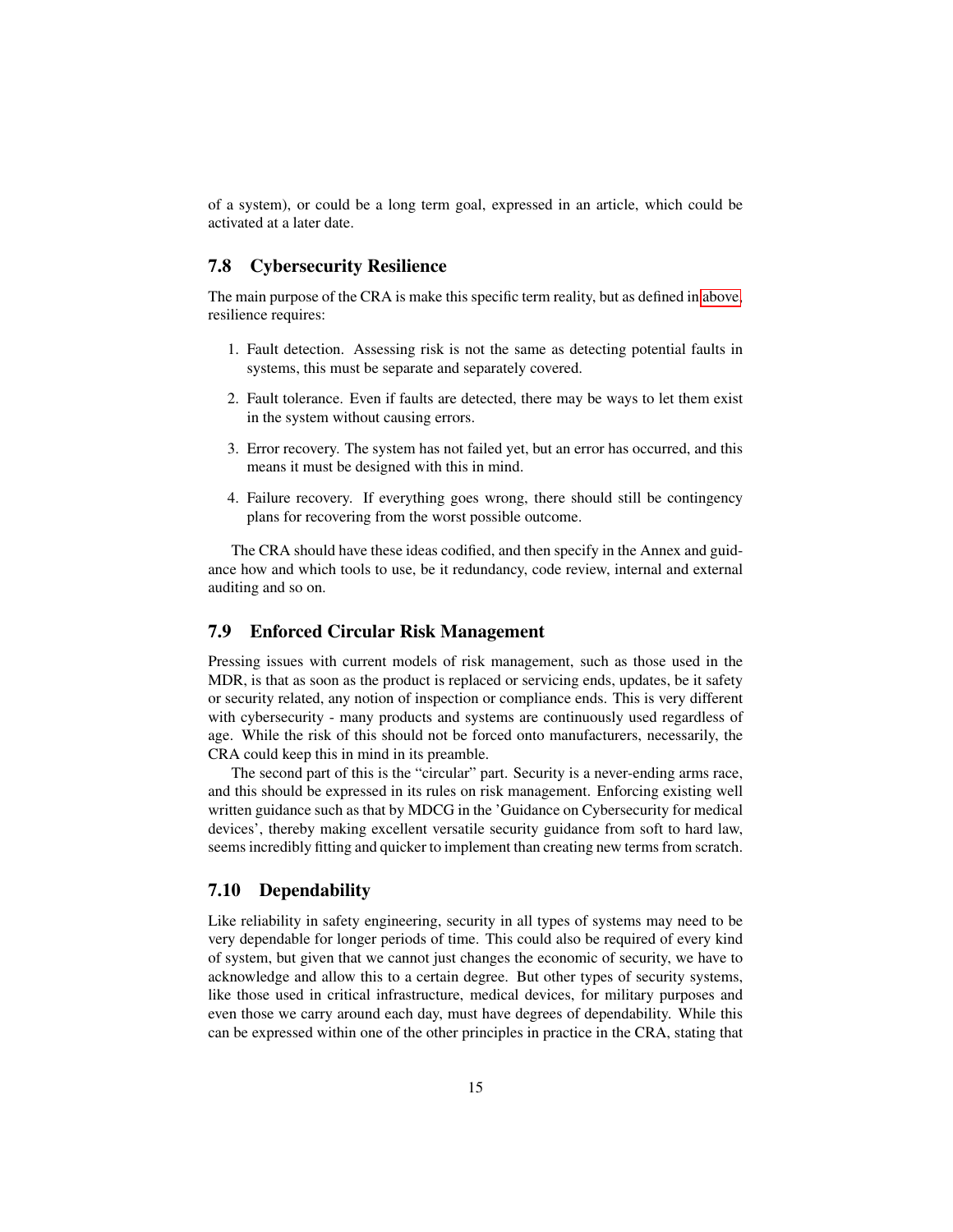most systems should be build on the basis of reliable and known solutions, and be reliable and usable for when they are needed, would be a great and useful statement to make in the preamble.

### 7.11 Hazard Analysis and mitigation or limitation

A swift way to describe how hazards should be analysed and mitigated or attempted to, could be on the basis of ISO 62366-2. Implementing this standard into hard law would be an easy solution, and it is well known, understood and approved within the community, even if the implementation costs are not small. Controlling circumstances which one is sure will lead to accidents is paramount, and well known within security, for example knowing that using a ML model will lead to certain vulnerabilities related to classifiers [\[26\]](#page-19-11), or knowing that extra air gaps or specialised coating is needed for a special server, as an adversary could guess what is happening inside with various passive attacks (including electro-magnetic leakage) [\[23\]](#page-19-12).

### 7.12 Liability

While not a single principle, delegating liability for cybersecurity should not be left analysed or otherwise relegated to default notions. This is due to the complexity of who creates and inspires or otherwise writes the code or physical features in use. To understand this, we need to realise that cybersecurity like any other part of CS relies on open source or otherwise freely available code and ideas, both in a copyright sense or in an expanded manner. The ideas and concepts of academics, freelancers, amateurs or the highest paid internal researchers in the world may have contributed to whatever security that then fails you, and who would you want to keep liable? We know from European Product Liability, that it would under most circumstances be relegated to the manufacturer of the product, but what if they only licensed the part that failed in your lawsuit? We can solve these issues through insurance, and in that case the manufacturer does not care, they will take that fight with the insurance company or sue the third party that produced their faulty code. We believe this approach should continue, but there is good reason to illustrate and otherwise heavily acknowledge, in the text or in the preambles, that liability may split depending on the circumstances, and that this should be reflected in how the future Act is understood.

Mechanisms which encourage manufacturers or others that may kept liable to publicly announce which freely available ideas or code should be avoided, should be encouraged by the member states and perhaps systematised.

### 7.13 A Clear Reporting Regime

While reports and communication has so far been left up to vague rules and concepts. To quickly solve this, IEC 29147/2014 and IEC 30111 can both be cemented into law. Combined with the extensive pool of experience which the industry has from having both handled bug bounties on top of receiving information from CERTS or authorities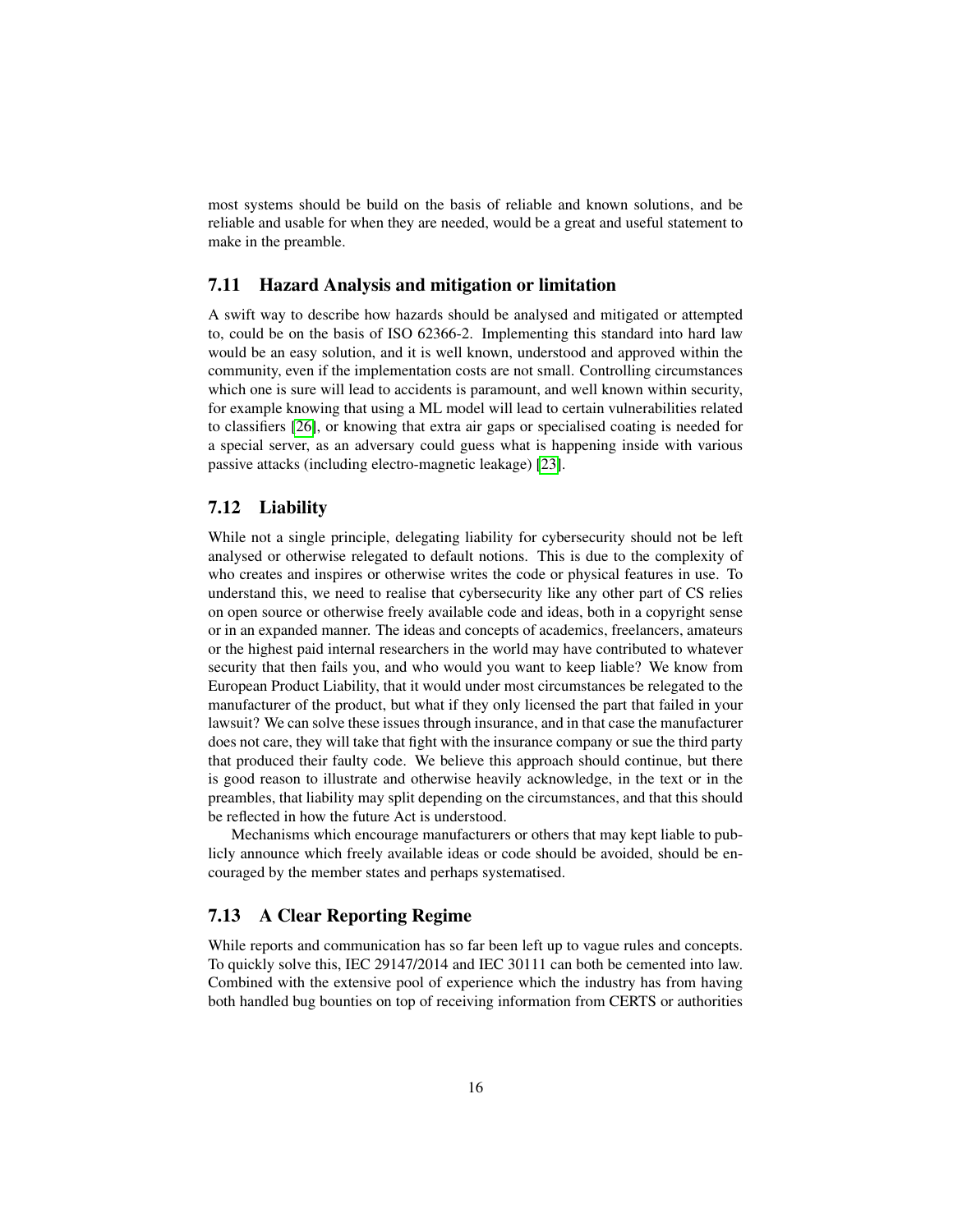at large, and we can create a combination of them all that can encompass everything at once.[39](#page-16-0)

#### 7.14 Enforcement of Certifications and Standards

We should not throw out the baby with the bathwater. The Act gives an opportunity to not only create a basis for both safety and security testing, but also enforcing native existing standards and certifications. Both of these only matter if they are constantly adhered to, and sanctioning if non-compliant is therefore necessary. The EU can chose two paths within this: Enforce and create the rules nationally or a hybrid model with a central authority like ENISA that standardises some measures and leaves the rest up to the member states. Either will likely function, combined with the ideas put for the in the Cybersecurity Act.

### 7.15 Mandated Verification of Security

Having security, acquiring certificates and otherwise showing what you think you posses in security terms is neat, but what is even more important is being able to verify the existence of the security, and show its performance in practice. Penetration testing is currently the norm, even if it is not mandated by hard law so far. This could be made possible with the CRA, and would not require massive sweeping rules to become reality as the industry already possess the necessary tools to perform the tests regularly. This could be part of the life-cycle of a system, and be either specified as an article or defined narrowly in an Annex.

### 7.16 Continuous Servicing

As Anderson notes [\[2\]](#page-17-1), the Sales of Goods Directive<sup>[40](#page-16-1)</sup> mandates that security is maintained 2 years after purchase, or for longer if expected by the customer. Firstly, this is a directive, which means it may lead to fragmentation and otherwise may be used in creative or non-conform ways within the different member states. To prevent circumvention of this, the CRA could mandate that the latter takes precedent over the former, as security is also about protecting individuals and adhering to their expectations $41$ . But we do agree that the CRA should not supercede this Directive or perhaps its child in a Regulation or Act form, which is why the notion of "continous service" could be well expressed in a preamble to really settle the debate, at least regarding security going forward (both for consumers and others).

This includes penetration testing and similar functions. These have been notoriously hard to enforce, but this regulation gives an opportunity for the EU to rectify

<span id="page-16-1"></span><span id="page-16-0"></span> $39$ As suggested by [\[15,](#page-19-1) pp. 50 – 52].

<sup>40</sup>Directive 2019/771 of the European Parliament and of the Council of 20 May 2019 on certain aspects concerning contracts for the sale of goods, amending Regulation (EU) 2017/2394 and Directive 2009/22/EC, and repealing Directive 1999/44/EC, OJ L 136/28.

<span id="page-16-2"></span><sup>&</sup>lt;sup>41</sup>Human and Computer Interaction is its own field for a reason, and much great research has been done on the interplay between security and humans in recent years.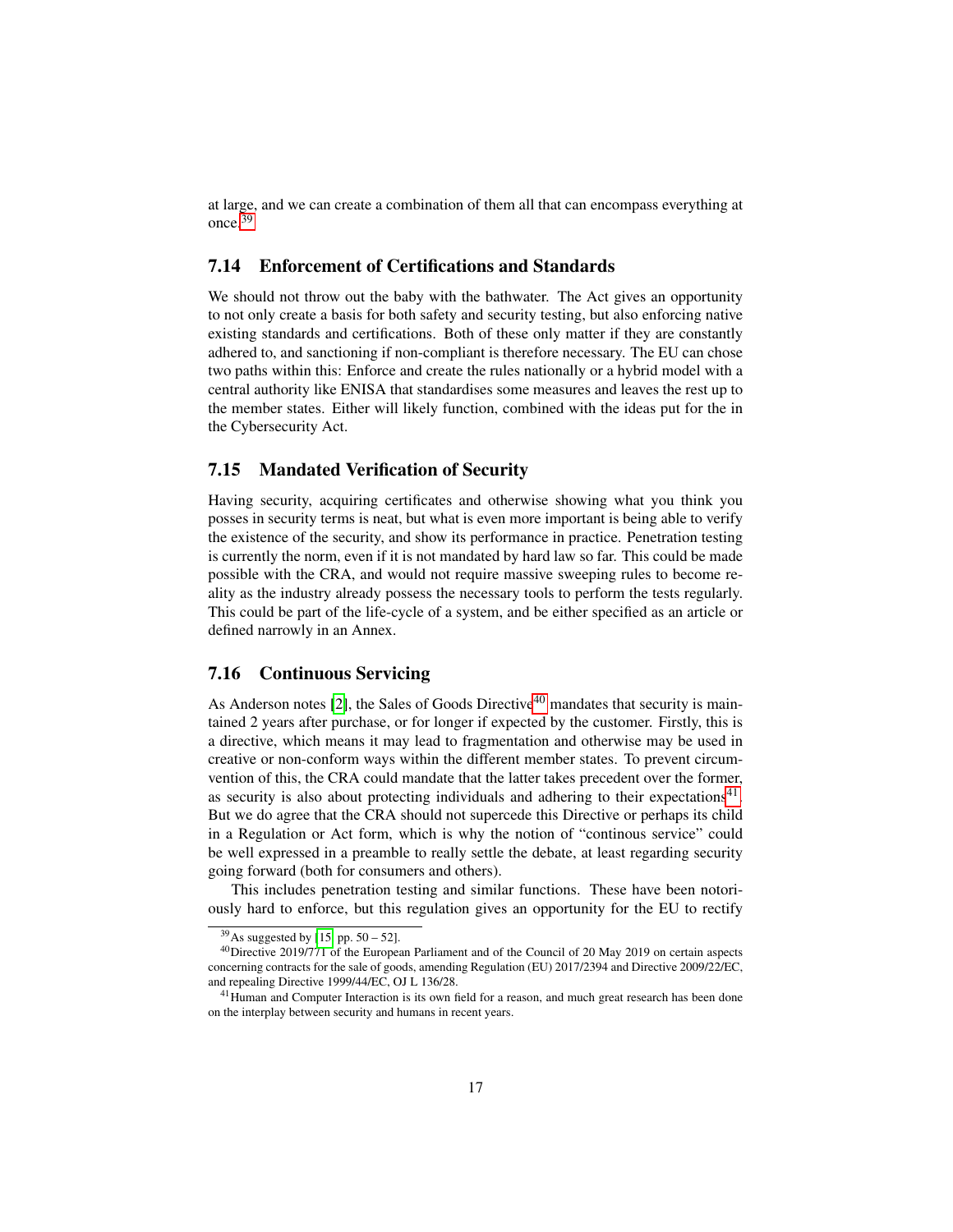this.[42](#page-17-2)

We suggest principles which include empowering and increasing security for European Citizens, transparency and dependability, concepts and rules for the entire life of the systems, verification and even legal issues. The commonality between all of them is their focus on pragmatism - in what is easy to implement legislatively and in practice, as we have come very far from the systems and resources of the past.

# 8 Future Work

Regulating a pervasive yet extremely important area like cybersecurity requires many types of additional research, and if any event is enough to cause such a boom, the bountiful amount of law that regulates it in the EU should be. We need all types, both in terms of potential impact on businesses, traditional security, how it will be dealt with through litigation and through lenses such as justice. Why should some types of security (critical infrastructure) be better than in devices of those with most or least, when this kind of good security is rather easy to implement everywhere? The answer probably lies somewhere with the pool of great literature surrounding the interests of both Member States and the EU as such regarding digital surveillance.

# 9 Concluding remarks

The idea of a CRA may seem more blue skies in this paper than it may end up becoming. Regulating security in general often feels like a Sisyphean task, but as Moore's law slows, there is perhaps potential to finally get the appropriate energy and overview of what is necessary to do.

In this paper, we suggest a range of principles which can improve security, its reputation and even potentially rights for citizens and users of it. This means a net gain for all parties. We also sketch how the CRA could look and why it should be horizontal framework above anything else. Emphasising strong regulators, good and regularly audited certifications, and codifying the strong principles would entail a new era for security both in the Europe and the world, and the first big step towards properly (but not oppressively) regulating security in the long run.

# References

- <span id="page-17-0"></span>[1] Ross Anderson. "Open and Closed Systems are Equivalent (that is, in an ideal world)". In: *Perspectives on free and open source software* (2005), pp. 127–142. URL: [http://www.cl.cam.ac.uk/%7B~%7Drja14/Papers/toulousebook.](http://www.cl.cam.ac.uk/%7B~%7Drja14/Papers/toulousebook.pdf) [pdf](http://www.cl.cam.ac.uk/%7B~%7Drja14/Papers/toulousebook.pdf).
- <span id="page-17-1"></span>[2] Ross Anderson. *Security engineering: a guide to building dependable distributed systems*. John Wiley & Sons, 2020.

<span id="page-17-2"></span><sup>42</sup>See <https://www.enisa.europa.eu/publications/good-practices-for-an-eu-ics-testing-coordination-capability>, last accessed 7 May 2022 for more, note the date of publication.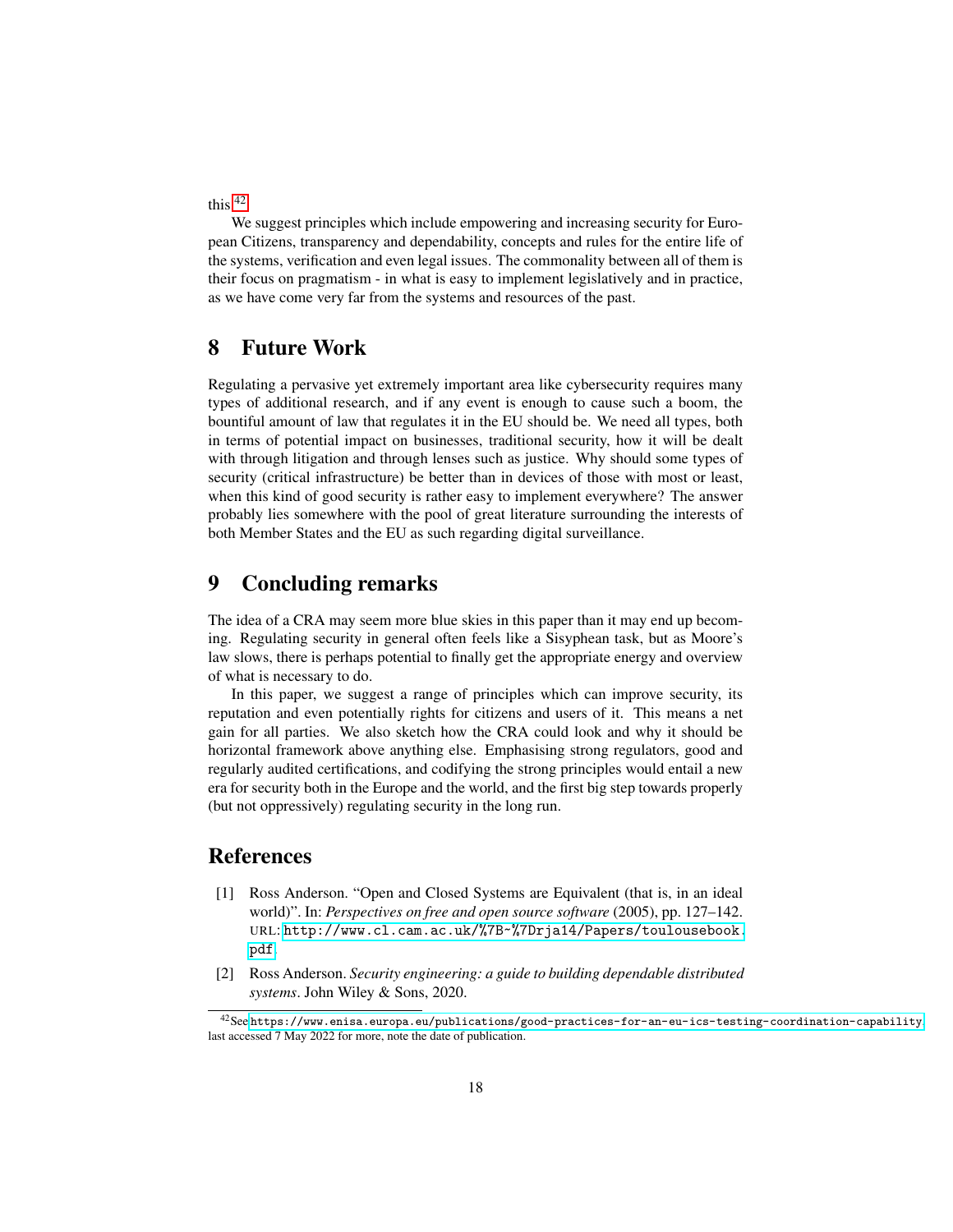- <span id="page-18-8"></span>[3] Ross J. Anderson. "Liability and computer security: Nine principles". In: *Esorics* (1994), pp. 231–245. DOI: [10.1007/3-540-58618-0\\_67](https://doi.org/10.1007/3-540-58618-0_67).
- <span id="page-18-2"></span>[4] Elisabetta Biasin and Erik Kamenjašević. "The AI Act proposal, the reform of the NIS Directive and the new medical devices' cybersecurity challenges in the European Union". In: *International Cybersecurity Law Review* (2022).
- <span id="page-18-7"></span>[5] Matt Blaze. "Protocol failure in the Escrowed Encryption Standard". In: *Proceedings of the ACM Conference on Computer and Communications Security* (1994), pp. 59–67. ISSN: 15437221. DOI: [10.1145/191177.191193](https://doi.org/10.1145/191177.191193).
- <span id="page-18-11"></span>[6] Tamara Bonaci et al. "To Make a Robot Secure: An Experimental Analysis of Cyber Security Threats Against Teleoperated Surgical Robots". In: (2015), pp. 1–11. arXiv: [1504.04339](https://arxiv.org/abs/1504.04339). URL: <http://arxiv.org/abs/1504.04339>.
- <span id="page-18-4"></span>[7] European Commission. *Proposal for a Regulation of the European Parliament and of the Council laying down rules to prevent and combat child sexual abuse*. 2022. URL: [https : / / ec . europa . eu / home - affairs / system / files /](https://ec.europa.eu/home-affairs/system/files/2022-05/Proposal%20for%20a%20Regulation%20laying%20down%20rules%20to%20prevent%20and%20combat%20child%20sexual%20abuse%7B%5C_%7Den%7B%5C_%7D0.pdf) [2022 - 05 / Proposal % 20for % 20a % 20Regulation % 20laying % 20down %](https://ec.europa.eu/home-affairs/system/files/2022-05/Proposal%20for%20a%20Regulation%20laying%20down%20rules%20to%20prevent%20and%20combat%20child%20sexual%20abuse%7B%5C_%7Den%7B%5C_%7D0.pdf) [20rules%20to%20prevent%20and%20combat%20child%20sexual%20abus](https://ec.europa.eu/home-affairs/system/files/2022-05/Proposal%20for%20a%20Regulation%20laying%20down%20rules%20to%20prevent%20and%20combat%20child%20sexual%20abuse%7B%5C_%7Den%7B%5C_%7D0.pdf)e% [7B%5C\\_%7Den%7B%5C\\_%7D0.pdf](https://ec.europa.eu/home-affairs/system/files/2022-05/Proposal%20for%20a%20Regulation%20laying%20down%20rules%20to%20prevent%20and%20combat%20child%20sexual%20abuse%7B%5C_%7Den%7B%5C_%7D0.pdf).
- <span id="page-18-3"></span>[8] Charlotte Ducuing. "Understanding the rule of prevalence in the NIS directive: C-ITS as a case study". In: *Computer Law and Security Review* 40.November 2019 (2021), p. 105514. ISSN: 02673649. DOI: [10 . 1016 / j . clsr . 2020 .](https://doi.org/10.1016/j.clsr.2020.105514) [105514](https://doi.org/10.1016/j.clsr.2020.105514). URL: <https://doi.org/10.1016/j.clsr.2020.105514>.
- <span id="page-18-1"></span>[9] Valeria Ferrari. "The platformisation of digital payments : The fabrication of consumer interest in the EU FinTech". In: *Computer Law & Security Review* 45 (2022). ISSN: 0267-3649. DOI: [10 . 1016 / j . clsr . 2022 . 105687](https://doi.org/10.1016/j.clsr.2022.105687). URL: <https://doi.org/10.1016/j.clsr.2022.105687>.
- <span id="page-18-10"></span>[10] Matt Fredrikson, Somesh Jha, and Thomas Ristenpart. "Model inversion attacks that exploit confidence information and basic countermeasures". In: *Proceedings of the ACM Conference on Computer and Communications Security* 2015-Octob (2015), pp. 1322–1333. ISSN: 15437221. DOI: [10.1145/2810103.2813677](https://doi.org/10.1145/2810103.2813677).
- <span id="page-18-5"></span>[11] Ioanna Hadjiyianni. "The European Union as a Global Regulatory Power". In: *Oxford Journal of Legal Studies* 41.1 (2021), pp. 243–264. ISSN: 14643820. DOI: [10.1093/ojls/gqaa042](https://doi.org/10.1093/ojls/gqaa042).
- <span id="page-18-6"></span>[12] Auguste Kerckhoffs. "La cryptographie militaire". In: *Journal des sciences militaires* IX (1883), pp. 5–83. URL: [http://www.petitcolas.net/fabien/](http://www.petitcolas.net/fabien/kerckhoffs/) [kerckhoffs/](http://www.petitcolas.net/fabien/kerckhoffs/).
- <span id="page-18-0"></span>[13] Mazaher Kianpour, Stewart James Kowalski, and Harald Øverby. "Multi-paradigmatic approaches in cybersecurity economics". In: *CEUR Workshop Proceedings* 3016 (2021), pp. 46–65. ISSN: 16130073.
- <span id="page-18-9"></span>[14] Lorand Laskai and Adam Segal. *The Encryption Debate in China: 2021 Update*. Tech. rep. March. Carnegie Endowment for International Peace, 2021. URL: [https : / / carnegieendowment . org / files / 202104 - Germany % 7B % 5C \\_](https://carnegieendowment.org/files/202104-Germany%7B%5C_%7DCountry%7B%5C_%7DBrief.pdf) [%7DCountry%7B%5C\\_%7DBrief.pdf](https://carnegieendowment.org/files/202104-Germany%7B%5C_%7DCountry%7B%5C_%7DBrief.pdf).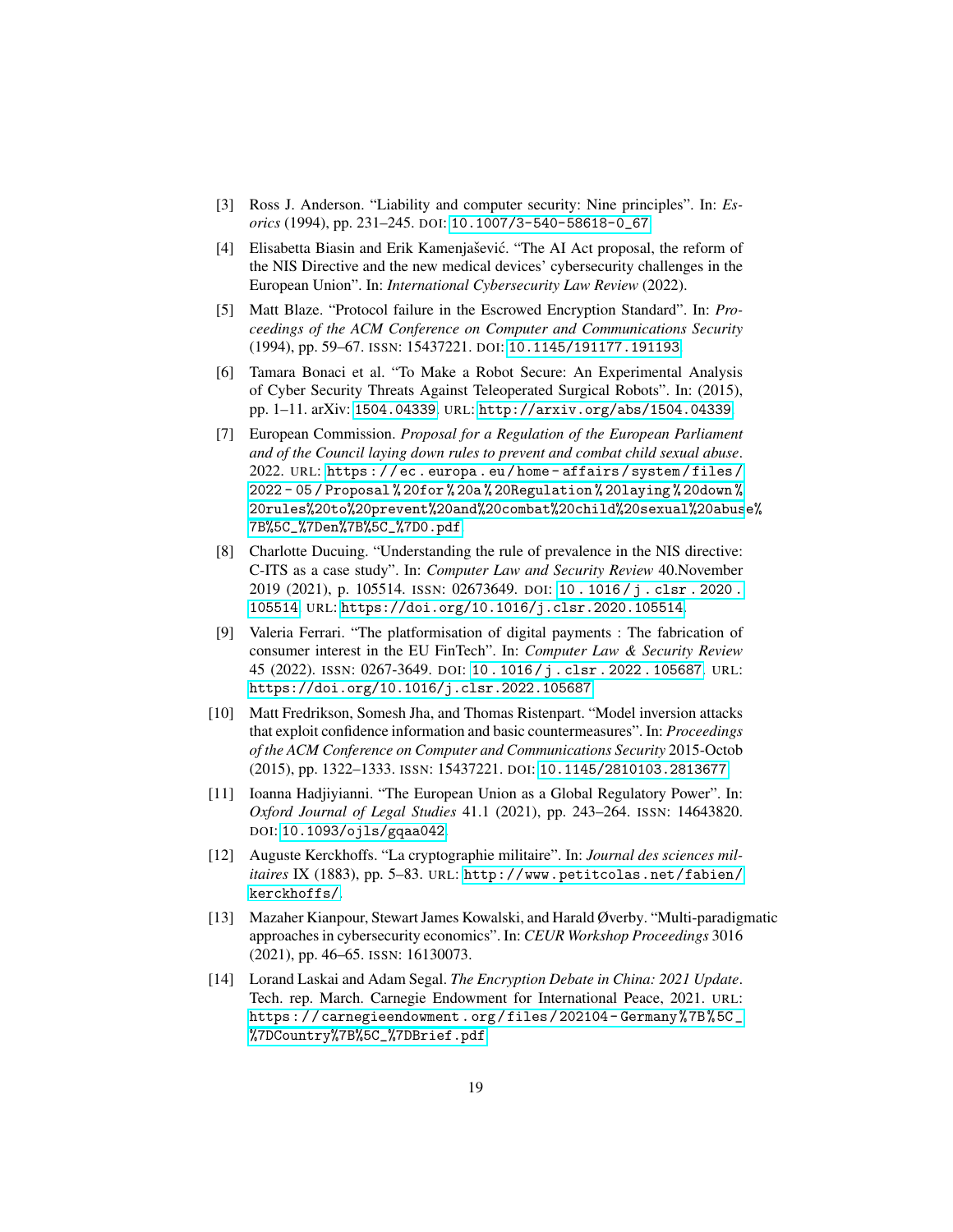- <span id="page-19-1"></span>[15] Eireann Leverett, Richar Clayton, and Ross Anderson. *Standardisation and Certification of Safety, Security and Privacy in the 'Internet of Things'*. Tech. rep. 2017. DOI: [10.2760/47559](https://doi.org/10.2760/47559).
- <span id="page-19-3"></span>[16] Nancy G. Leveson. *Safeware: System Safety and Computers*. 1. Addison-Wesley Publishing Company, Inc., 1995, p. 680. ISBN: 0-201-11972-2.
- <span id="page-19-4"></span>[17] Kaspar Rosager Ludvigsen and Shishir Nagaraja. "Dissecting liabilities in adversarial surgical robot failures: A national (Danish) and EU law perspective". In: *Computer Law and Security Review* 44 (2022). ISSN: 02673649. DOI: [10.](https://doi.org/10.1016/j.clsr.2022.105656) [1016/j.clsr.2022.105656](https://doi.org/10.1016/j.clsr.2022.105656). URL: [https://doi.org/10.1016/j.clsr.](https://doi.org/10.1016/j.clsr.2022.105656) [2022.105656](https://doi.org/10.1016/j.clsr.2022.105656).
- <span id="page-19-8"></span>[18] Kaspar Rosager Ludvigsen, Shishir Nagaraja, and Angela Daly. "YASM: Yet Another Surveillance Mechanism". 2022.
- <span id="page-19-7"></span>[19] Kaspar Ludvigsen, Shishir Nagaraja, and Angela Daly. "When Is Software a Medical Device? Understanding and Determining the "Intention" and Requirements for Software as a Medical Device in European Union Law". In: *European Journal of Risk Regulation* (2021), pp. 1–16. ISSN: 1867-299X. DOI: [10.1017/](https://doi.org/10.1017/err.2021.45) [err.2021.45](https://doi.org/10.1017/err.2021.45).
- <span id="page-19-5"></span>[20] Robert F Nau. "DE FINETTI WAS RIGHT: PROBABILITY DOES NOT EX-IST". In: *Theory and Decision* 51 (2001), pp. 89–124. URL: [https://link.](https://link.springer.com/article/10.1023/A:1015525808214%7B%5C#%7Dciteas) [springer.com/article/10.1023/A:1015525808214%7B%5C#%7Dciteas](https://link.springer.com/article/10.1023/A:1015525808214%7B%5C#%7Dciteas).
- <span id="page-19-10"></span>[21] Nicolas Papernot et al. "Practical black-box attacks against machine learning". In: *ASIA CCS 2017 - Proceedings of the 2017 ACM Asia Conference on Computer and Communications Security* (2017), pp. 506–519. DOI: [10.1145/305297](https://doi.org/10.1145/3052973.3053009)3. [3053009](https://doi.org/10.1145/3052973.3053009). arXiv: [1602.02697](https://arxiv.org/abs/1602.02697).
- <span id="page-19-9"></span>[22] Christian Peukert et al. "Regulatory Spillovers and Data Governance: Evidence from the GDPR". In: *Marketing Science* March (2022). ISSN: 0732-2399. DOI: [10.1287/mksc.2021.1339](https://doi.org/10.1287/mksc.2021.1339).
- <span id="page-19-12"></span>[23] Asanka P. Sayakkara and Nhien An Le-Khac. "Forensic insights from smartphones through electromagnetic side-channel analysis". In: *IEEE Access* 9 (2021), pp. 13237–13247. ISSN: 21693536. DOI: [10.1109/ACCESS.2021.3051921](https://doi.org/10.1109/ACCESS.2021.3051921).
- <span id="page-19-2"></span>[24] Sandra Schmitz-Berndt and Stefan Schiffner. "Don't tell them now (or at all)–responsible disclosure of security incidents under NIS Directive and GDPR". In: *International Review of Law, Computers and Technology* 35.2 (2021), pp. 101–115. ISSN: 13646885. DOI: [10 . 1080 / 13600869 . 2021 . 1885103](https://doi.org/10.1080/13600869.2021.1885103). URL: [https :](https://doi.org/10.1080/13600869.2021.1885103) [//doi.org/10.1080/13600869.2021.1885103](https://doi.org/10.1080/13600869.2021.1885103).
- <span id="page-19-0"></span>[25] Bruce Schneier. *Beyond fear: Thinking sensibly about security in an uncertain world*. Copernicus books, 2003.
- <span id="page-19-11"></span>[26] Florian Tramer et al. "Stealing Machine Learning Models via Prediction APIs". 2016. arXiv: [1609.02943](https://arxiv.org/abs/1609.02943). URL: <http://arxiv.org/abs/1609.02943>.
- <span id="page-19-6"></span>[27] European Union. *The Treaty on the Functioning of the European Union*. 2012. URL: https : //eur-lex.europa.eu/resource.html?uri=cellar: [2bf140bf-a3f8-4ab2-b506-fd71826e6da6.0023.02/DOC%7B%5C\\_%7D2%](https://eur-lex.europa.eu/resource.html?uri=cellar:2bf140bf-a3f8-4ab2-b506-fd71826e6da6.0023.02/DOC%7B%5C_%7D2%7B%5C&%7Dformat=PDF) [7B%5C&%7Dformat=PDF](https://eur-lex.europa.eu/resource.html?uri=cellar:2bf140bf-a3f8-4ab2-b506-fd71826e6da6.0023.02/DOC%7B%5C_%7D2%7B%5C&%7Dformat=PDF).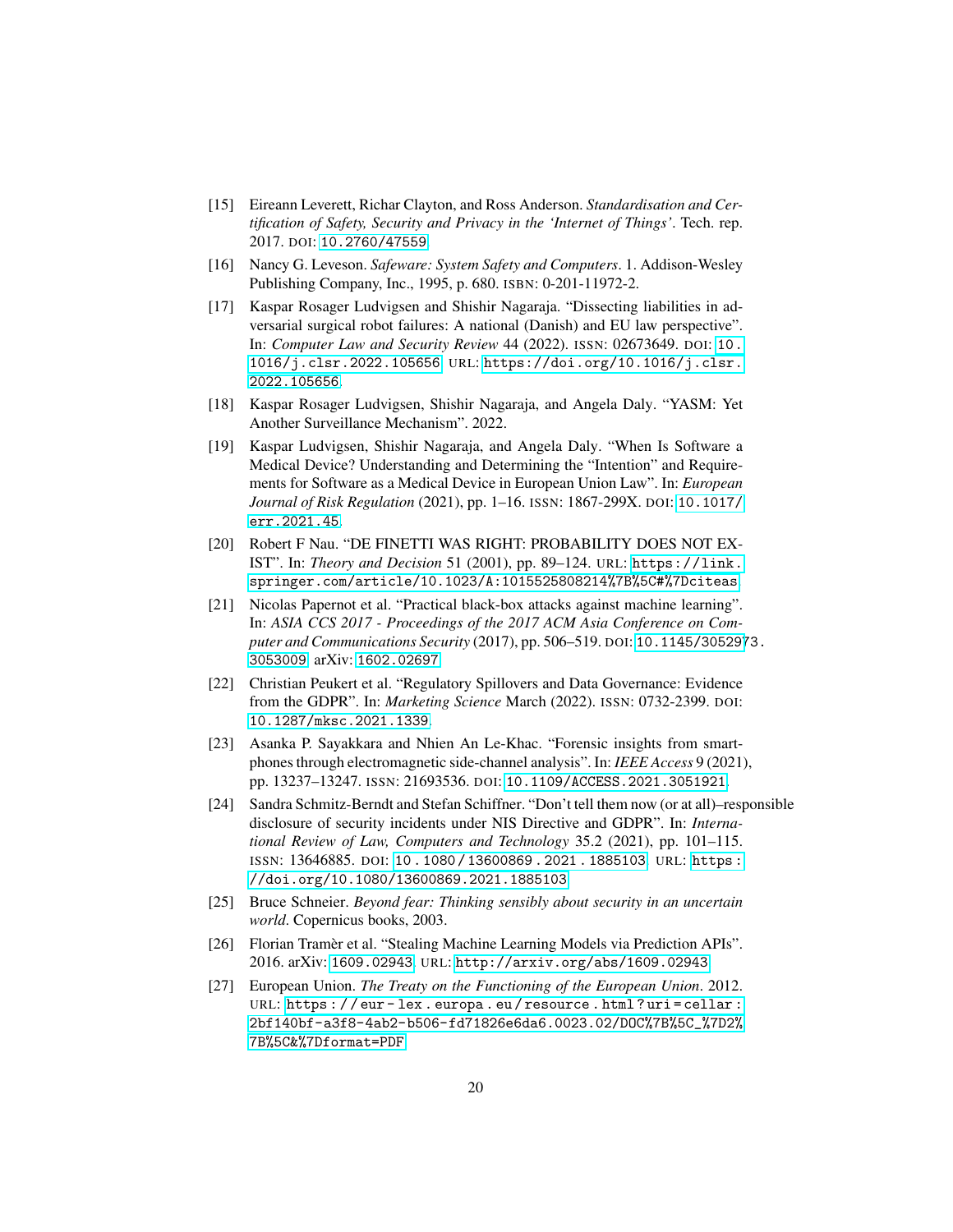- <span id="page-20-2"></span>[28] Tania Wallis and Chris Johnson. "Implementing the NIS Directive, driving cybersecurity improvements for Essential Services". In: *International Conference on Cyber Situational Awareness, Data Analytics and Assessment (CyberSA)* (2020), pp. 49–58. DOI: [http://dx.doi.org/10.1109/CyberSA49311.](https://doi.org/http://dx.doi.org/10.1109/CyberSA49311.2020.9139641) [2020.9139641](https://doi.org/http://dx.doi.org/10.1109/CyberSA49311.2020.9139641).
- <span id="page-20-3"></span>[29] Tania Wallis, Chris Johnson, and Mohamed Khamis. "Interorganizational Cooperation in Supply Chain Cybersecurity: A Cross-Industry Study of the Effectiveness of the UK Implementation of the NIS Directive". In: *Information & Security: An International Journal* 48.1 (2021), pp. 36–68. ISSN: 13142119. URL: [https://isij.eu/article/interorganizational-cooperation](https://isij.eu/article/interorganizational-cooperation-supply-chain-cybersecurity-cross-industry-study)[supply-chain-cybersecurity-cross-industry-study](https://isij.eu/article/interorganizational-cooperation-supply-chain-cybersecurity-cross-industry-study).
- <span id="page-20-0"></span>[30] Axel Wirth. "The economics of cybersecurity". In: *Biomedical Instrumentation and Technology* 51.Horizons (2017), pp. 52–59. ISSN: 19435967. DOI: [10.](https://doi.org/10.2345/0899-8205-51.s6.52) [2345/0899-8205-51.s6.52](https://doi.org/10.2345/0899-8205-51.s6.52).
- <span id="page-20-1"></span>[31] Jan Folkmann Wright. "Risk management; a behavioural perspective". In: *Journal of Risk Research* 21.6 (2018), pp. 710–724. ISSN: 14664461. DOI: [10 .](https://doi.org/10.1080/13669877.2016.1235605) [1080/13669877.2016.1235605](https://doi.org/10.1080/13669877.2016.1235605). URL: [http://dx.doi.org/10.1080/](http://dx.doi.org/10.1080/13669877.2016.1235605) [13669877.2016.1235605](http://dx.doi.org/10.1080/13669877.2016.1235605).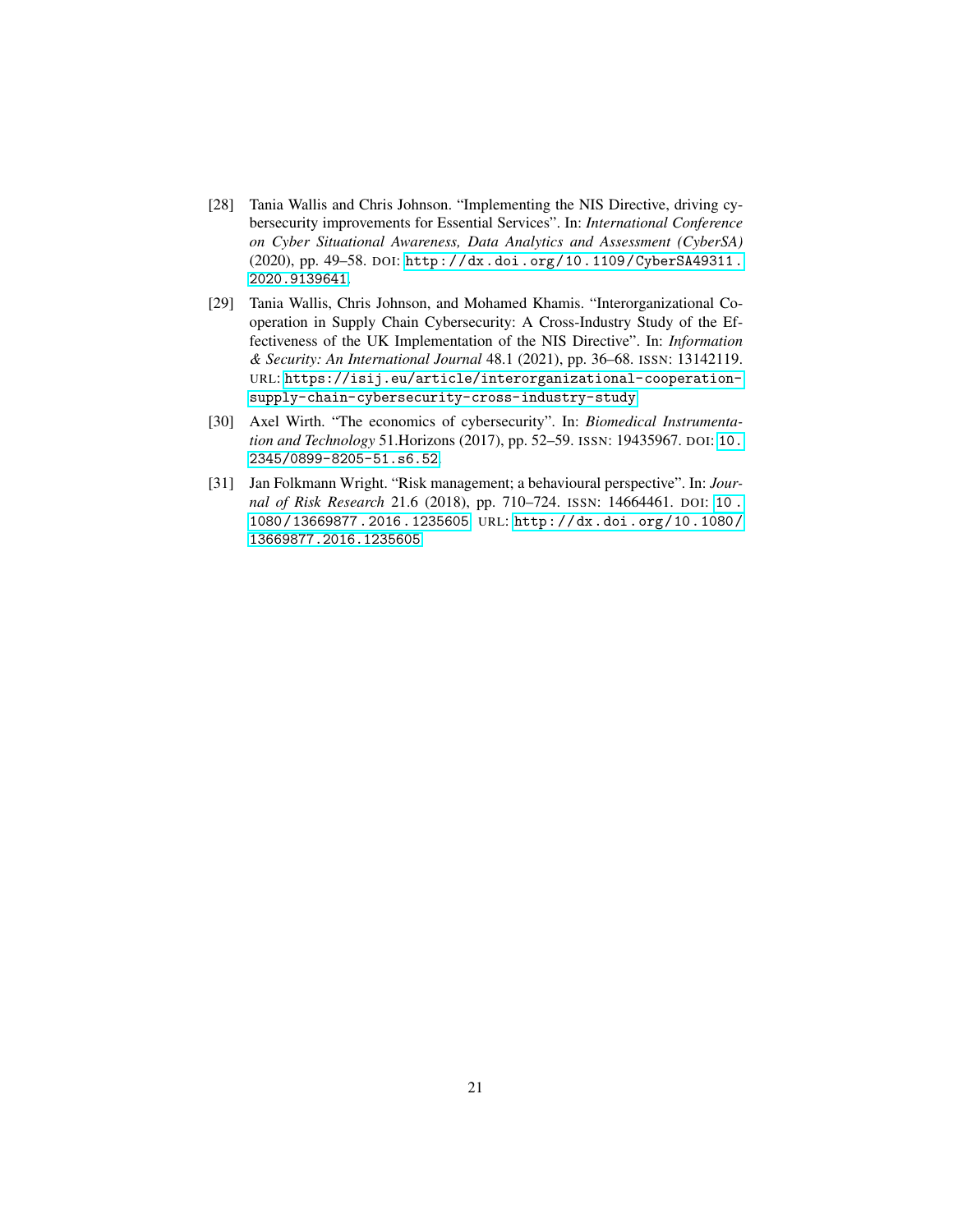<span id="page-21-0"></span>Figure 1: Comparison between the two models in regards to failure.